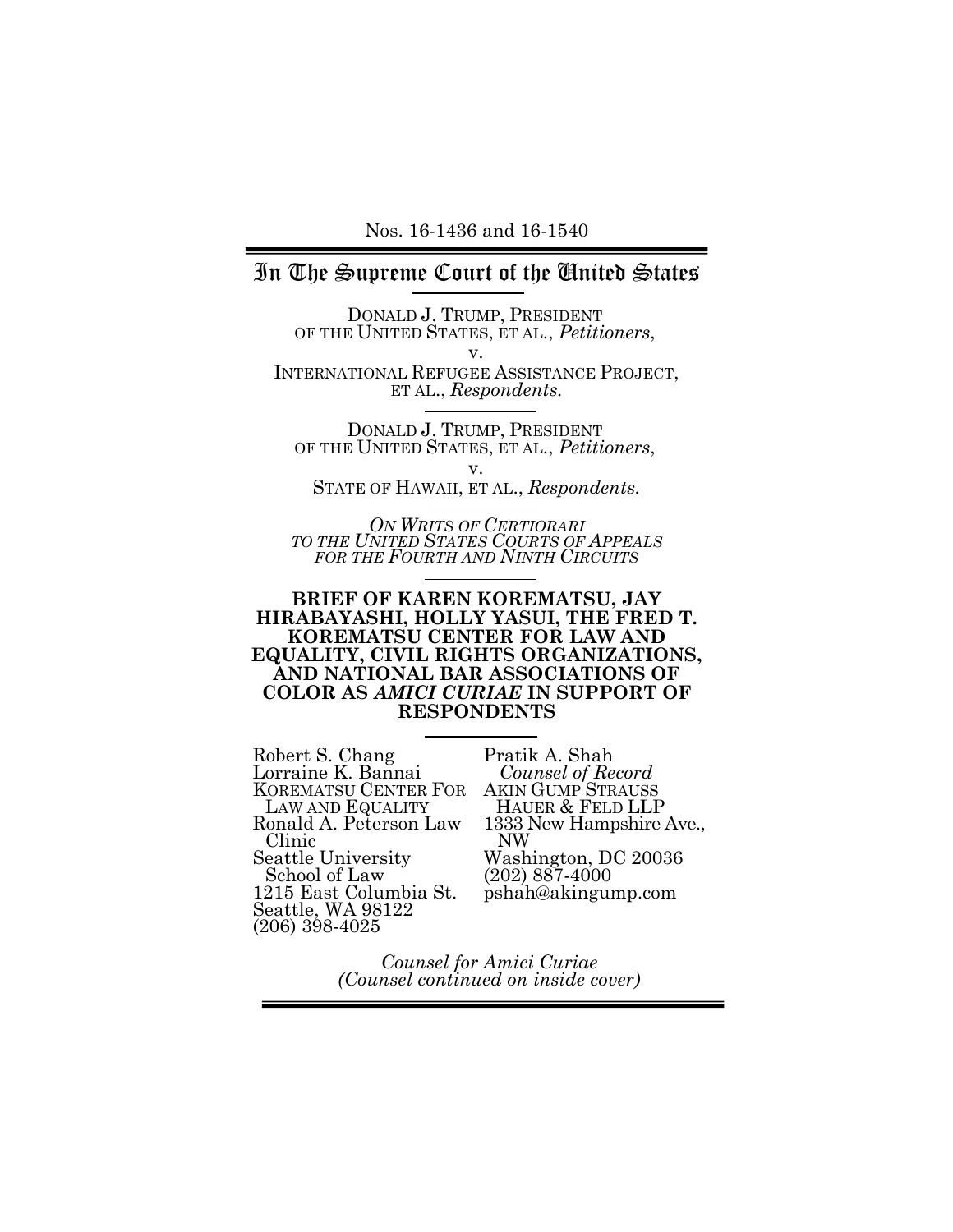Eric K. Yamamoto Fred T. Korematsu Professor of Law and Social Justice William S. Richardson School of Law, University of Hawai'i 2515 Dole St. Honolulu, HI 96822 (808) 956-6548

Robert L. Rusky 159 Beaver St. San Francisco, CA 94114 (415) 255-7385

Dale Minami Donald K. Tamaki MINAMI TAMAKI LLP 360 Post St. 8th Floor San Franciso, CA 94108 (415) 788-9000

Peter Irons Director Emeritus, EARL WARREN BILL OF RIGHTS PROJECT University of California, San Diego 8862 Sovereign Rd. San Diego, CA 92123 (530) 310-3903

Leigh-Ann K. Miyasato 3465 Waialae Ave. Suite 300A Honolulu, HI 96816 (808) 380-1444

Martine E. Cicconi\* AKIN GUMP STRAUSS HAUER & FELD LLP 1333 New Hampshire Ave., NW Washington, DC 20036 (202) 887-4000 \* Licensed to practice in California only and under the direct supervision of a partner of Akin Gump Strauss Hauer & Feld LLP who is an enrolled, active member of the District of Columbia Bar; applicant for admission to the D.C. Bar.

Robert A. Johnson Alice Hsu AKIN GUMP STRAUSS HAUER & FELD LLP One Bryant Park New York, NY 10036 (212) 872-1000

Jessica M. Weisel AKIN GUMP STRAUSS HAUER & FELD LLP 1999 Avenue of the Stars, Suite 600 Los Angeles, CA 90067 (310) 229-1000

Rodney L. Kawakami 671 So. Jackson St. Suite 201 Seattle, WA 98104 (206) 682-9932

*Counsel for Amici Curiae*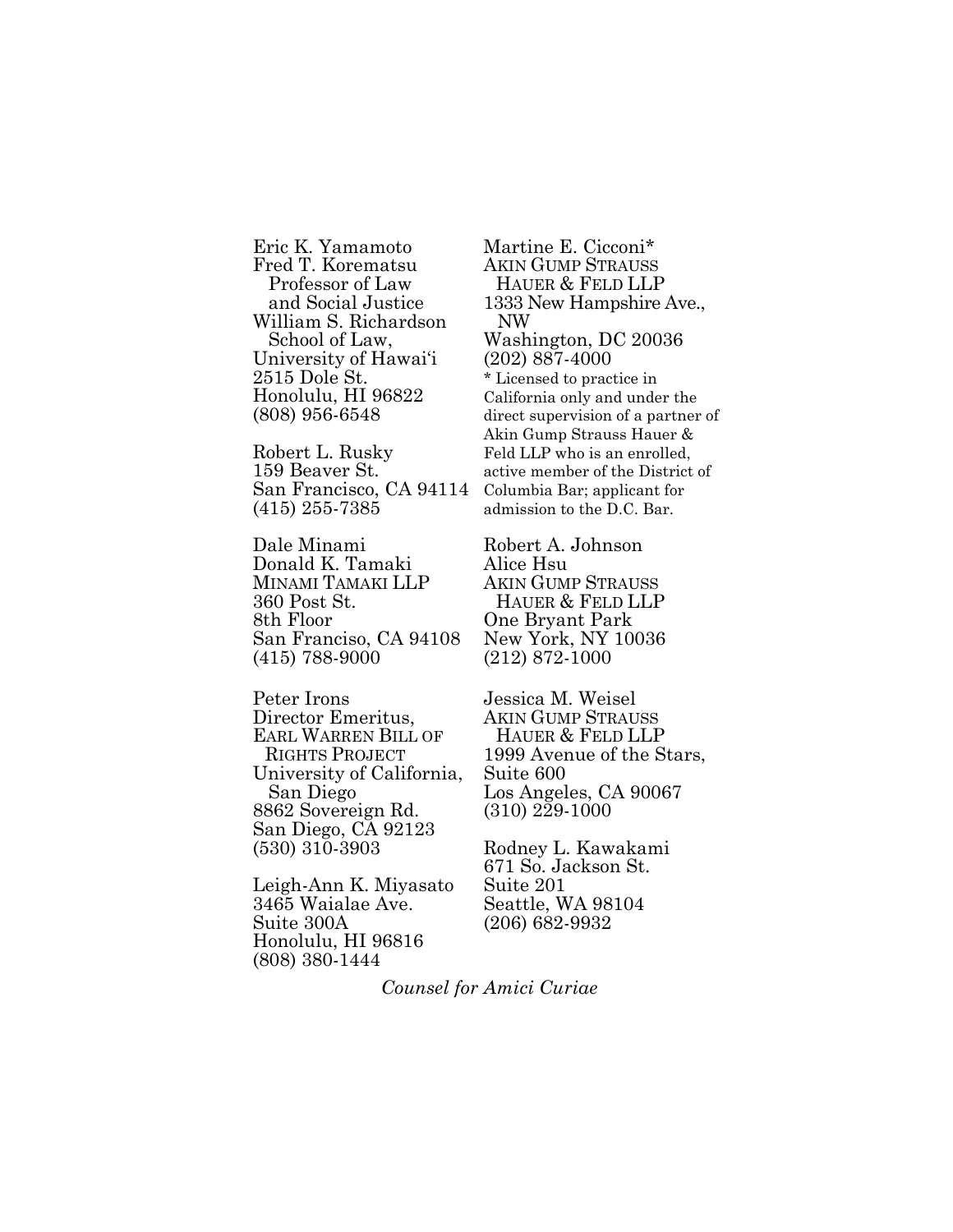# **TABLE OF CONTENTS**

| INTRODUCTION AND SUMMARY OF |                                                                                                                                                                                                   |              |  |  |
|-----------------------------|---------------------------------------------------------------------------------------------------------------------------------------------------------------------------------------------------|--------------|--|--|
|                             |                                                                                                                                                                                                   |              |  |  |
| $\mathbf{I}$ .              | THE<br>CONCEPTION OF PLENARY<br>POWER DERIVES FROM CASES<br>INFECTED WITH RACIST AND<br>XENOPHOBIC PREJUDICES.  12                                                                                | GOVERNMENT'S |  |  |
|                             | II. KOREMATSU, HIRABAYASHI,<br>AND YASUI STAND AS A STARK<br>REMINDER OF THE NEED FOR<br>SEARCHING JUDICIAL REVIEW<br>OF GOVERNMENTAL ACTION<br>TARGETING DISFAVORED<br>MINORITIES IN THE NAME OF |              |  |  |
|                             |                                                                                                                                                                                                   |              |  |  |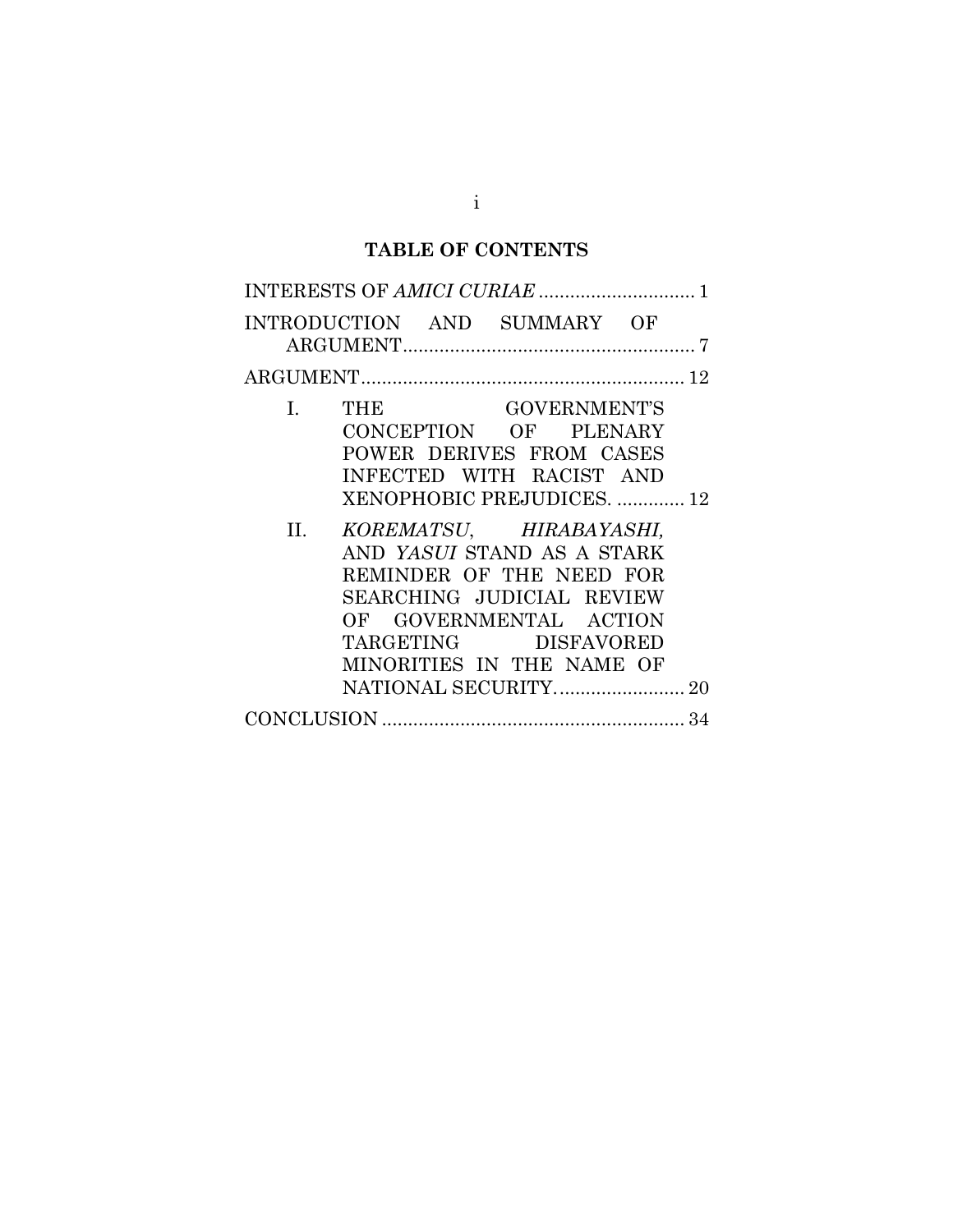# **TABLE OF AUTHORITIES**

## **CASES:**

| Chae Chan Ping v. United States,                                                                                   |
|--------------------------------------------------------------------------------------------------------------------|
| Fiallo v. Bell,                                                                                                    |
| Fong Yue Ting v. United States,                                                                                    |
| Harisiades v. Shaughnessy,                                                                                         |
| Hirabayashi v. United States,<br>828 F.2d 591 (9th Cir. 1987) 28, 30<br>627 F. Supp. 1445 (W.D. Wash. 1986) 27, 30 |
| Kerry v. Din,                                                                                                      |
| Kleindienst v. Mandel,                                                                                             |
| Korematsu v. United States,<br>584 F. Supp. 1406 (N.D. Cal. 1984)passim                                            |
| Landon v. Plasencia,                                                                                               |
| Reno v. Flores,                                                                                                    |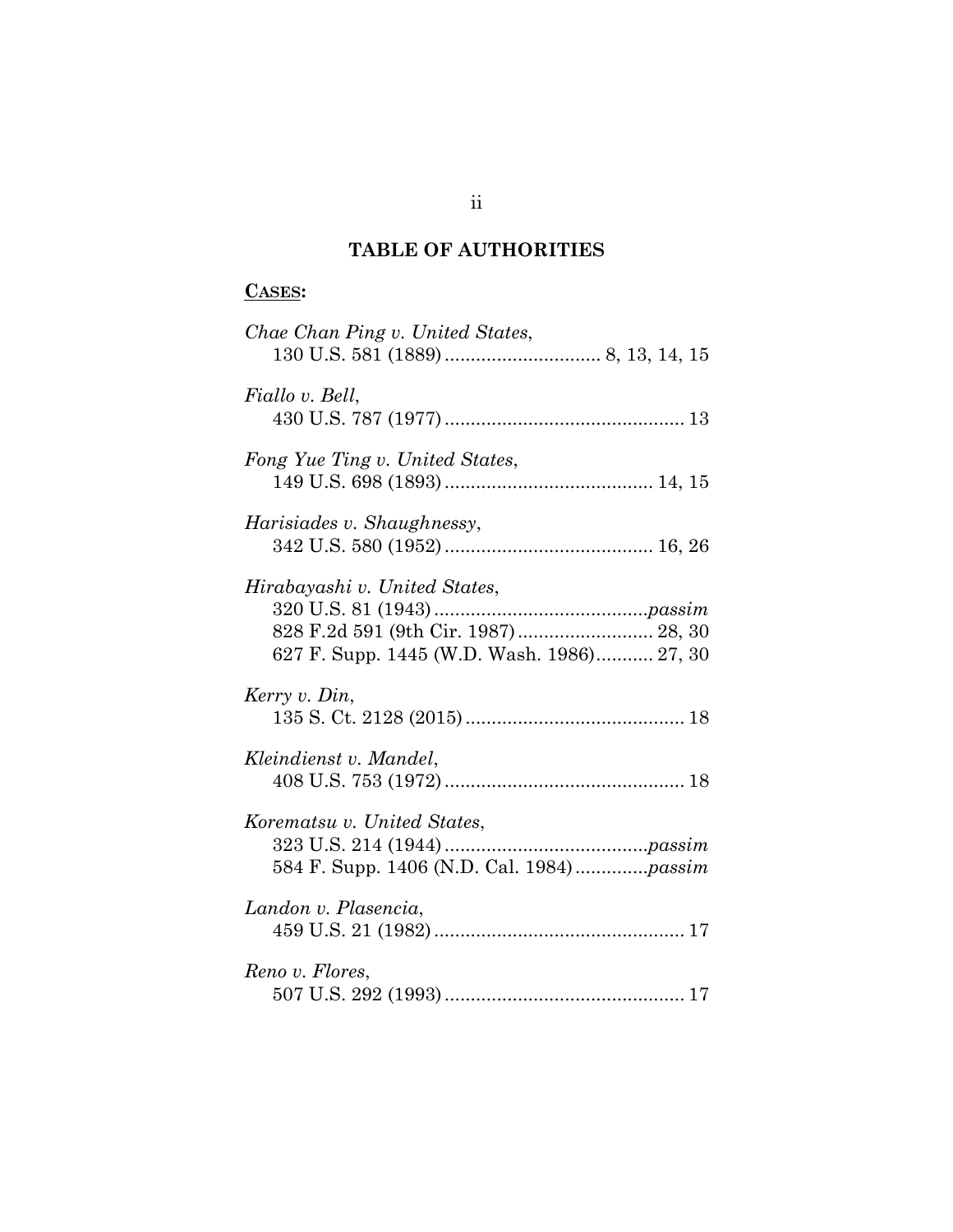| Shaughnessy v. United States ex rel. Mezei,                                                                                     |
|---------------------------------------------------------------------------------------------------------------------------------|
| United States v. Yasui,                                                                                                         |
| Washington v. Trump,                                                                                                            |
| Yasui v. United States,                                                                                                         |
| Zadvydas v. Davis,                                                                                                              |
| Zivotofsky ex rel. Zivotofsky v. Clinton,                                                                                       |
| <b>STATUTES:</b>                                                                                                                |
| An Act of March 21, 1942, Pub. L. No. 77-                                                                                       |
| <b>OTHER AUTHORITIES:</b>                                                                                                       |
| BREYER, STEPHEN, THE COURT AND THE<br><b>WORLD: AMERICAN LAW AND THE NEW</b>                                                    |
| DeWitt, Lieutenant General John L., Final<br>Report: Japanese Evacuation from the                                               |
| Exec. Order No. 9066, "Authorizing the<br>Secretary of War to Prescribe Military<br>Areas," 7 Fed. Reg. 1407 (Feb. 19, 1942) 20 |

# iii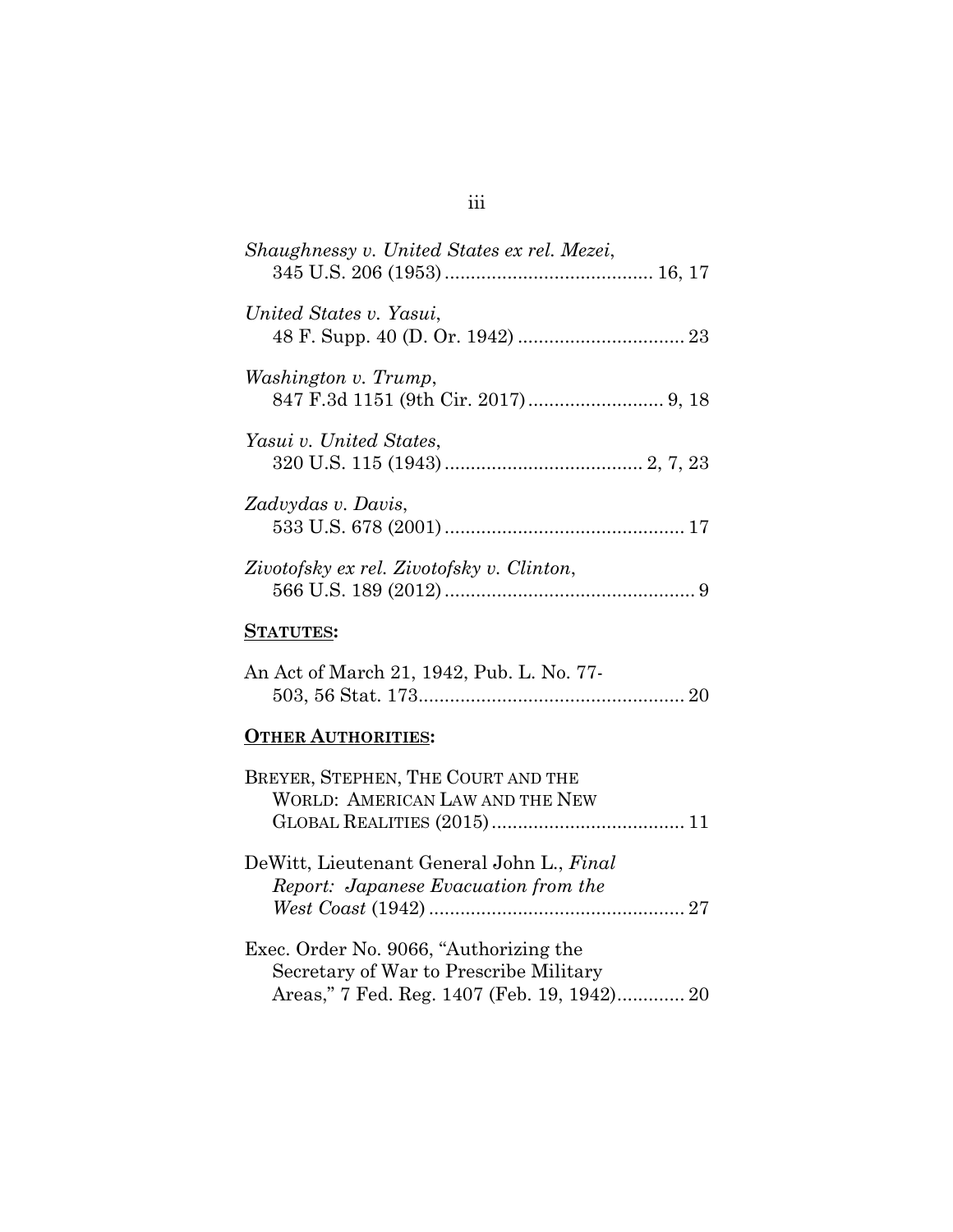| IRONS, PETER, JUSTICE AT WAR: THE STORY<br>OF THE JAPANESE AMERICAN INTERNMENT                                                                                       |  |
|----------------------------------------------------------------------------------------------------------------------------------------------------------------------|--|
|                                                                                                                                                                      |  |
| Memorandum from J. Edgar Hoover, Dir.<br>FBI to Francis Biddle, Att'y Gen. (Feb. 2,                                                                                  |  |
| Presidential Proclamation 4417, "An<br>American Promise," 41 Fed. Reg. 7714                                                                                          |  |
| REPORT OF CWRIC, PERSONAL JUSTICE<br><b>DENIED (The Civil Liberties Public</b><br>Education Fund & University of                                                     |  |
| Saito, Natsu Taylor, The Enduring Effect of<br>the Chinese Exclusion Cases: The<br>Plenary Power Justification for On-Going<br>Abuses of Human Rights, 10 ASIAN L.J. |  |
| Testimony of Minoru Yasui, Nat'l Comm. for<br>Redress, Japanese Am. Citizens League,<br>Comm'n on Wartime Relocation and                                             |  |
| U.S. Dep't of Justice, Confession of Error:<br>The Solicitor General's Mistakes During<br>the Japanese-American Internment Cases                                     |  |

# iv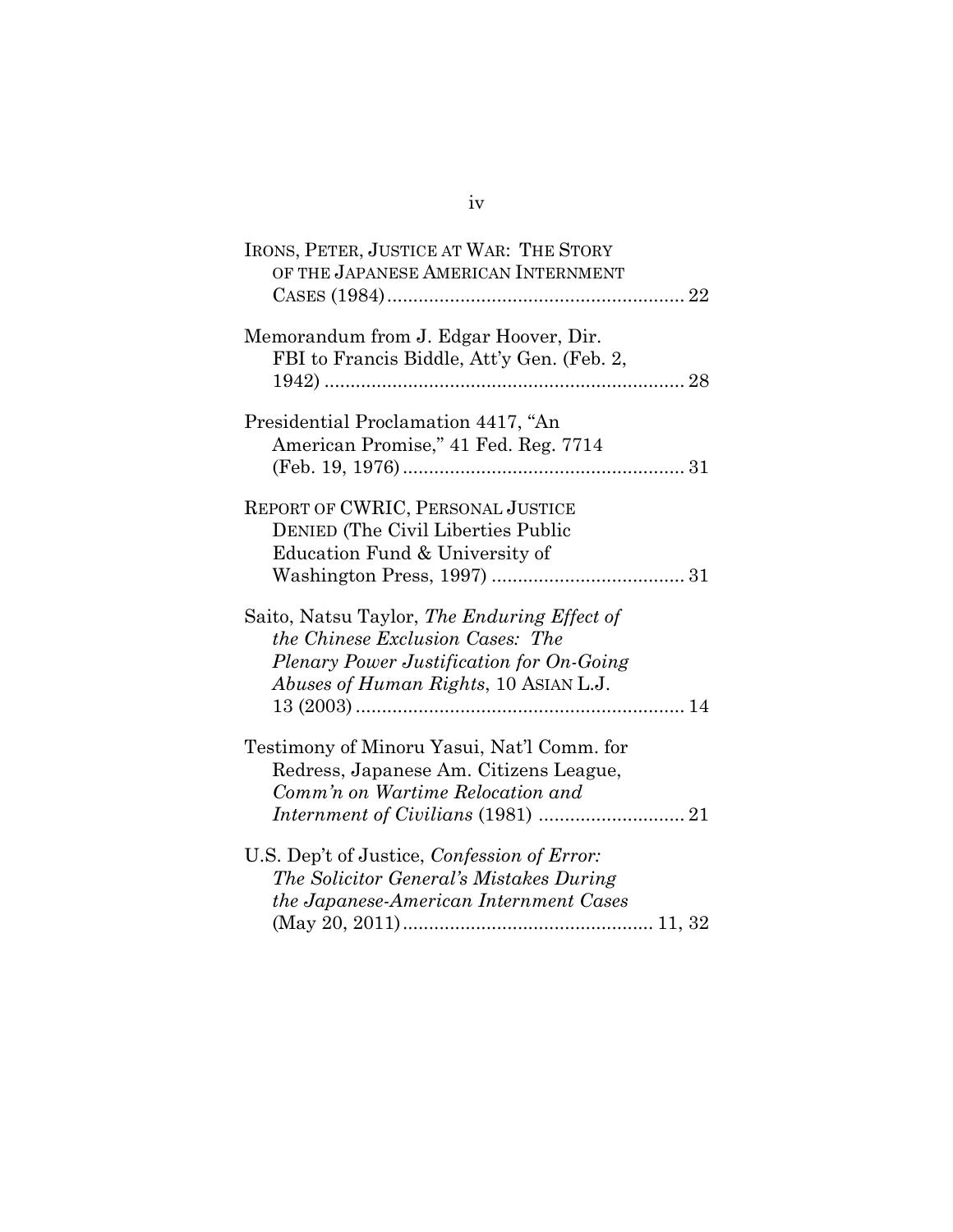# In The Supreme Court of the United States

Nos. 16-1436 and 16-1540 DONALD J. TRUMP, PRESIDENT OF THE UNITED STATES, ET AL., *Petitioners*, v.

INTERNATIONAL REFUGEE ASSISTANCE PROJECT, ET AL., *Respondents.*

DONALD J. TRUMP, PRESIDENT OF THE UNITED STATES, ET AL., *Petitioners*,

v. STATE OF HAWAII, ET AL., *Respondents.*

*ON WRITS OF CERTIORARI TO THE UNITED STATES COURTS OF APPEALS FOR THE FOURTH AND NINTH CIRCUITS*

#### **BRIEF OF KAREN KOREMATSU, JAY HIRABAYASHI, HOLLY YASUI, THE FRED T. KOREMATSU CENTER FOR LAW AND EQUALITY, CIVIL RIGHTS ORGANIZATIONS, AND NATIONAL BAR ASSOCIATIONS OF COLOR AS** *AMICI CURIAE* **IN SUPPORT OF RESPONDENTS**

#### **INTERESTS OF** *AMICI CURIAE***[1](#page-6-1)**

<span id="page-6-0"></span>Karen Korematsu, Jay Hirabayashi, and Holly Yasui, the children of Fred Korematsu, Gordon Hirabayashi, and Minoru Yasui, come

<span id="page-6-1"></span><sup>&</sup>lt;sup>1</sup> This brief is filed with the consent of all parties through letters of consent on file with the Clerk. No counsel for any party authored this brief in whole or in part, and no person or entity other than *amici curiae* made a monetary contribution intended to fund the brief's preparation or submission.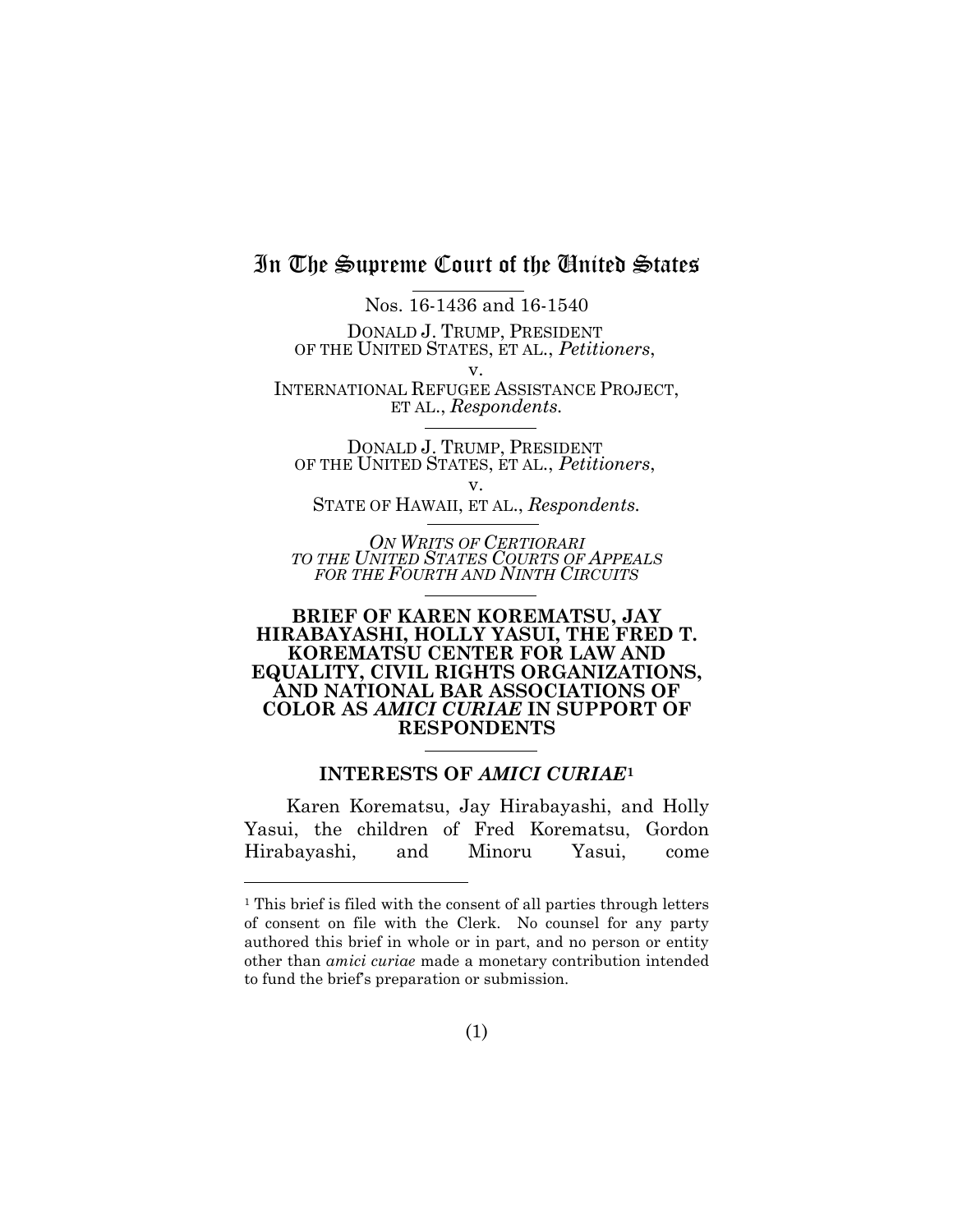forward as *amici curiae* because they see the disturbing relevance of this Court's decisions in their fathers' infamous cases challenging the mass removal and incarceration of Japanese Americans during World War II to the serious questions raised by Executive Order 13780.

<span id="page-7-2"></span>Minoru Yasui was a 25-year-old attorney in Portland, Oregon, when, on March 28, 1942, he intentionally defied the government's first actionable order imposing a curfew on persons of Japanese ancestry in order to bring a test case challenging its constitutionality. *See Yasui v. United States*, 320 U.S. 115 (1943). Gordon Hirabayashi was a 24-yearold college senior in Seattle, Washington, when he similarly chose to defy the government's curfew and removal orders on May 16, 1942. *See Hirabayashi v. United States*, 320 U.S. 81 (1943). Fred Korematsu was a 22-year-old welder in Oakland, California, when, on May 30, 1942, he was arrested for refusing to report for removal. *See Korematsu v. United States*, 323 U.S. 214 (1944).

<span id="page-7-1"></span><span id="page-7-0"></span>All three men brought their constitutional challenges to this Court. Deferring to the government's claim that the orders were justified by military necessity, the Court affirmed their convictions. Our Nation has since recognized that the mass removal and incarceration of Japanese Americans was wrong; the three cases have been widely condemned; and all three men have been recognized with the Presidential Medal of Freedom for their wartime courage and lifetime work advancing civil and human rights.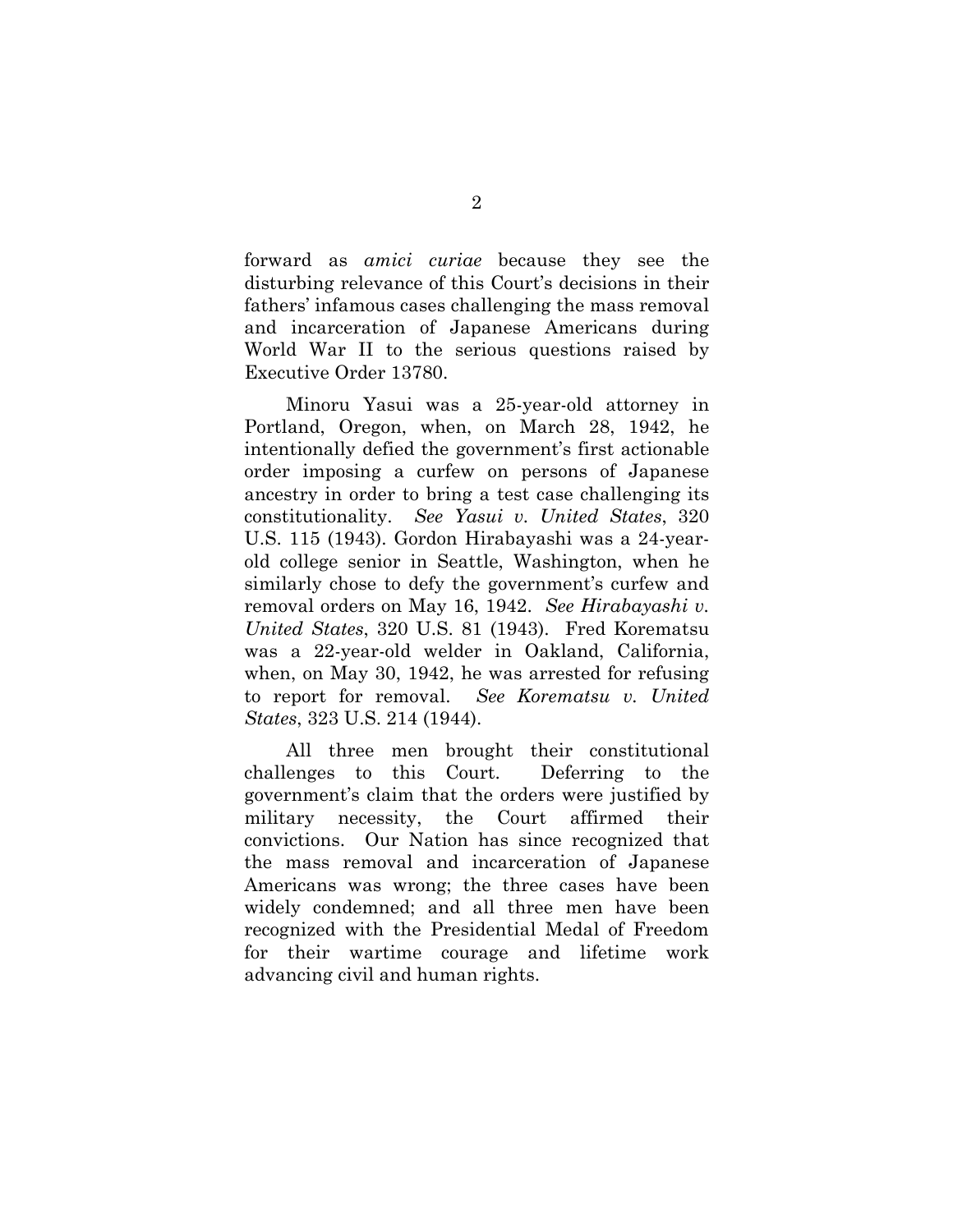Their children have sought to carry forward their fathers' legacy, educating the public and, as appropriate, reminding the courts of the harm wrought by governmental actions, carried out in the name of national security, that impact men, women, and children belonging to disfavored minority groups—both the human toll and the danger of sacrificing our country's fundamental values. Guilt, loyalty, and threat are individual attributes. Courts must be vigilant when these attributes are imputed to entire racial, religious, and/or ethnic groups. The *Hirabayashi*, *Yasui*, and *Korematsu* cases stand as important symbols of the need for courts—and especially this Court—to fulfill their essential role in our democracy by checking unfounded exercises of executive power.

The Korematsu, Hirabayashi, and Yasui families are proud to stand with the following public interest organizations:

The Fred T. Korematsu Center for Law and Equality ("Korematsu Center") is based at the Seattle University School of Law. Inspired by the legacy of Fred Korematsu, the Korematsu Center works to advance justice for all through research, advocacy, and education. The Korematsu Center has a special interest in addressing government action targeting classes of persons based on race, nationality, or religion and in seeking to ensure that courts understand the historical—and, at times, profoundly unjust—underpinnings of arguments asserted to support the exercise of such unchecked executive power. The Korematsu Center does not, in this brief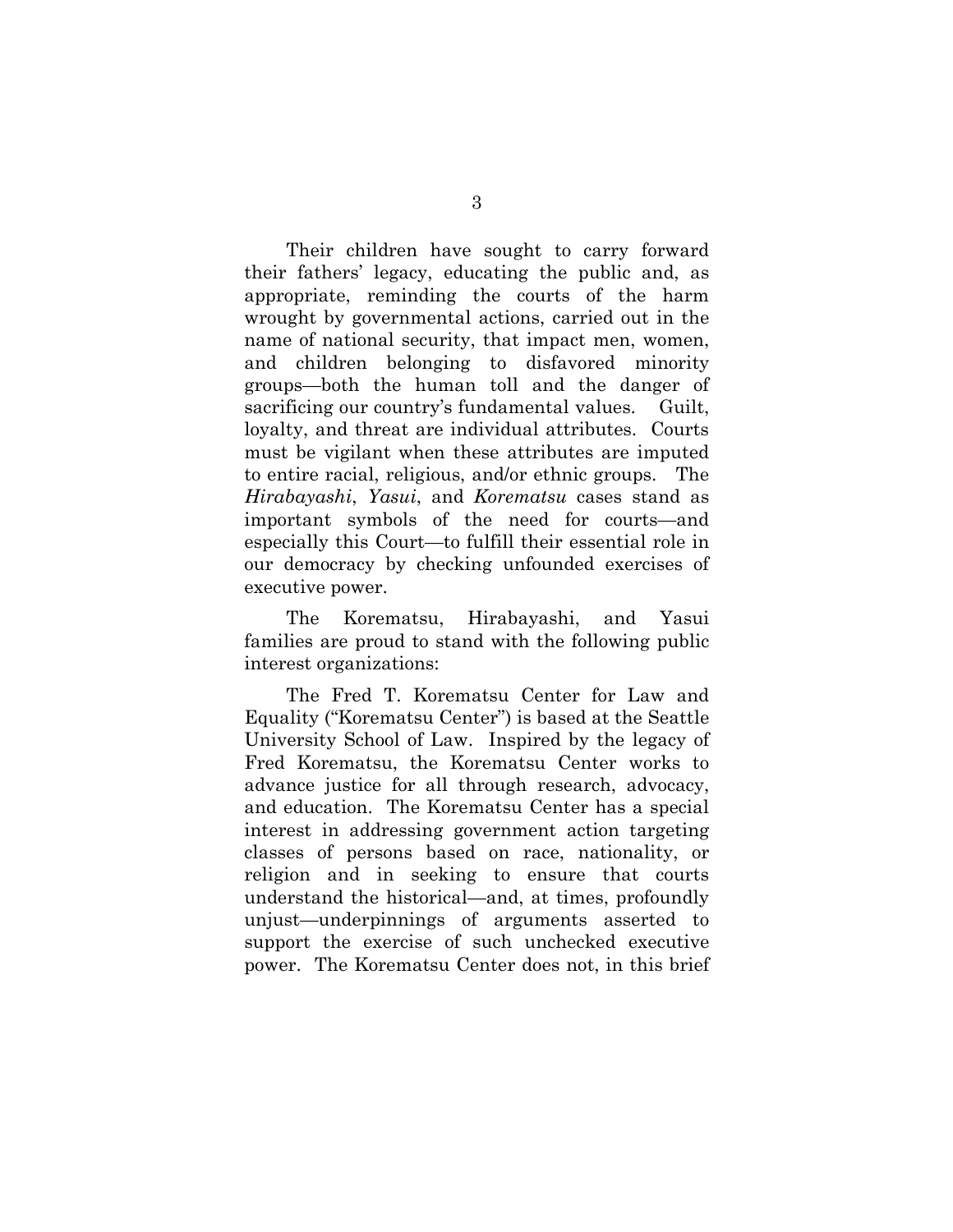or otherwise, represent the official views of Seattle University.

Asian Americans Advancing Justice ("Advancing Justice") is the national affiliation of five nonpartisan civil rights organizations: Asian Americans Advancing Justice – AAJC; Asian Americans Advancing Justice – Asian Law Caucus; Asian Americans Advancing Justice – Atlanta; Asian Americans Advancing Justice – Chicago; and Asian Americans Advancing Justice – Los Angeles. Through direct services, impact litigation, *amicus*  briefs, policy advocacy, leadership development, and capacity building, the Advancing Justice affiliates advocate for marginalized members of the Asian American, Native Hawaiian, Pacific Islander, and other underserved communities, including immigrant members of those communities.

The Asian American Legal Defense and Education Fund ("AALDEF"), founded in 1974, is a national organization that protects and promotes the civil rights of Asian Americans. By combining litigation, advocacy, education, and organizing, AALDEF works with Asian American communities across the country to secure human rights for all. In 1982, AALDEF supported reparations for Japanese Americans forcibly relocated and imprisoned during World War II. After 9/11, AALDEF represented more than 800 individuals from Muslim-majority countries who were called in to report to immigration authorities under the Special Registration program. AALDEF is currently providing community education and legal counseling to Asian Americans affected by the challenged Executive Order.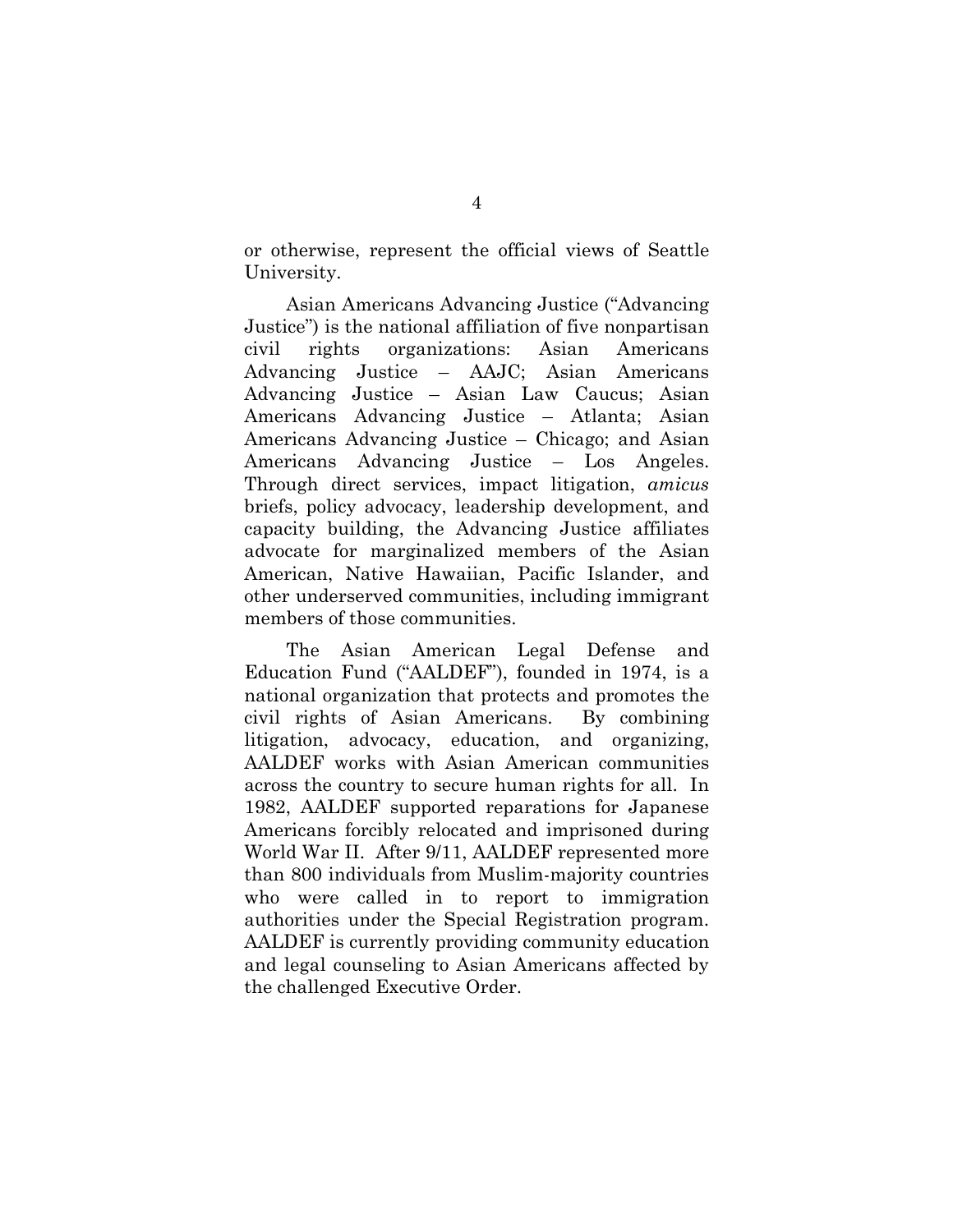The Hispanic National Bar Association ("HNBA") is comprised of thousands of Latino lawyers, law professors, law students, legal professionals, state and federal judges, legislators, and bar affiliates across the country. The HNBA supports Hispanic legal professionals and is committed to advocacy on issues of importance, including immigration and protection of refugees, to the 53 million people of Hispanic heritage living in the United States.

The Japanese American Citizens League of Hawaii, Honolulu Chapter ("JACL Honolulu") draws upon Hawaii's rich, multiethnic society and strong cultural values, but has a broad focus on addressing discrimination and intolerance towards all people victimized by injustice and prejudice. JACL Honolulu has supported redress for Japanese Americans incarcerated during World War II and sponsors annual events to educate the public regarding that unjust incarceration, one of the core reasons for the founding of the JACL Honolulu chapter.

LatinoJustice PRLDEF, Inc. ("LatinoJustice") is a national civil rights legal defense fund that has defended the constitutional rights and equal protection of all Latinos under the law. LatinoJustice's continuing mission is to promote the civic participation of the greater pan-Latino community in the United States, to cultivate Latino community leaders, and to engage in and support law reform litigation across the country addressing criminal justice, education, employment, fair housing, immigrants' rights, language rights,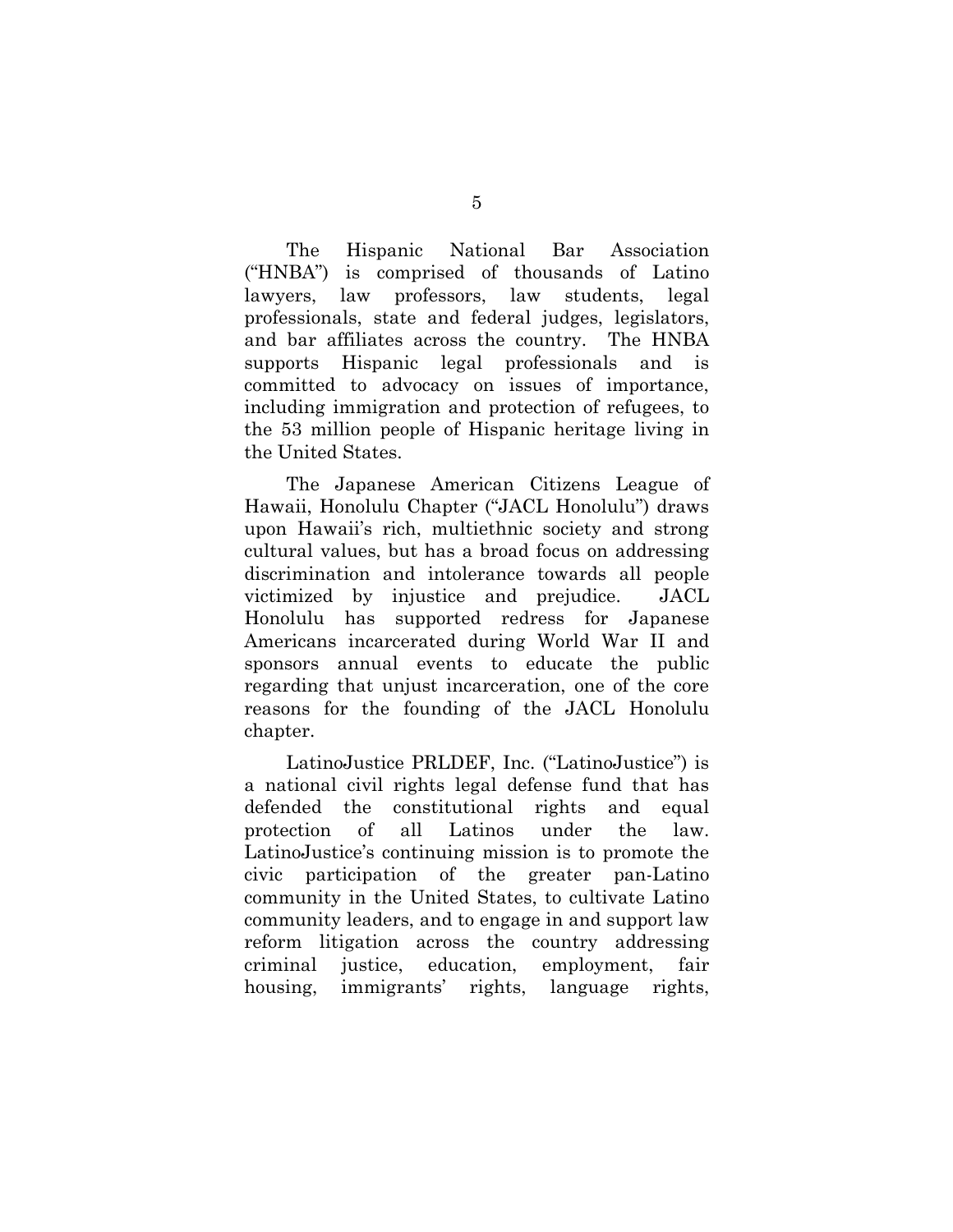redistricting, and voting rights. During its 45-year history, LatinoJustice has litigated numerous cases in both state and federal courts challenging multiple forms of racial discrimination by government actors.

The National Bar Association ("NBA") is the largest and oldest association of predominantly African-American attorneys and judges in the United States. The NBA was founded in 1925 when there were only 1,000 African-American attorneys in the entire country and when other national bar associations, such as the American Bar Association, did not admit African-American attorneys. Throughout its history, the NBA consistently has advocated on behalf of African Americans and other minority populations regarding issues affecting the legal profession. The NBA has a network of approximately 66,000 lawyers, judges, law professors, and law students, and it has over 75 affiliate chapters.

The South Asian Bar Association of North America ("SABA") is the umbrella organization for 26 regional bar associations in North America representing the interests of over 6,000 attorneys of South Asian descent. SABA provides a vital link for the South Asian community to the law and the legal system. Within the United States, SABA takes an active interest in the legal rights of South Asian and other minority communities. Members of SABA include immigration lawyers and others who represent persons that have been and will be affected by the Executive Order.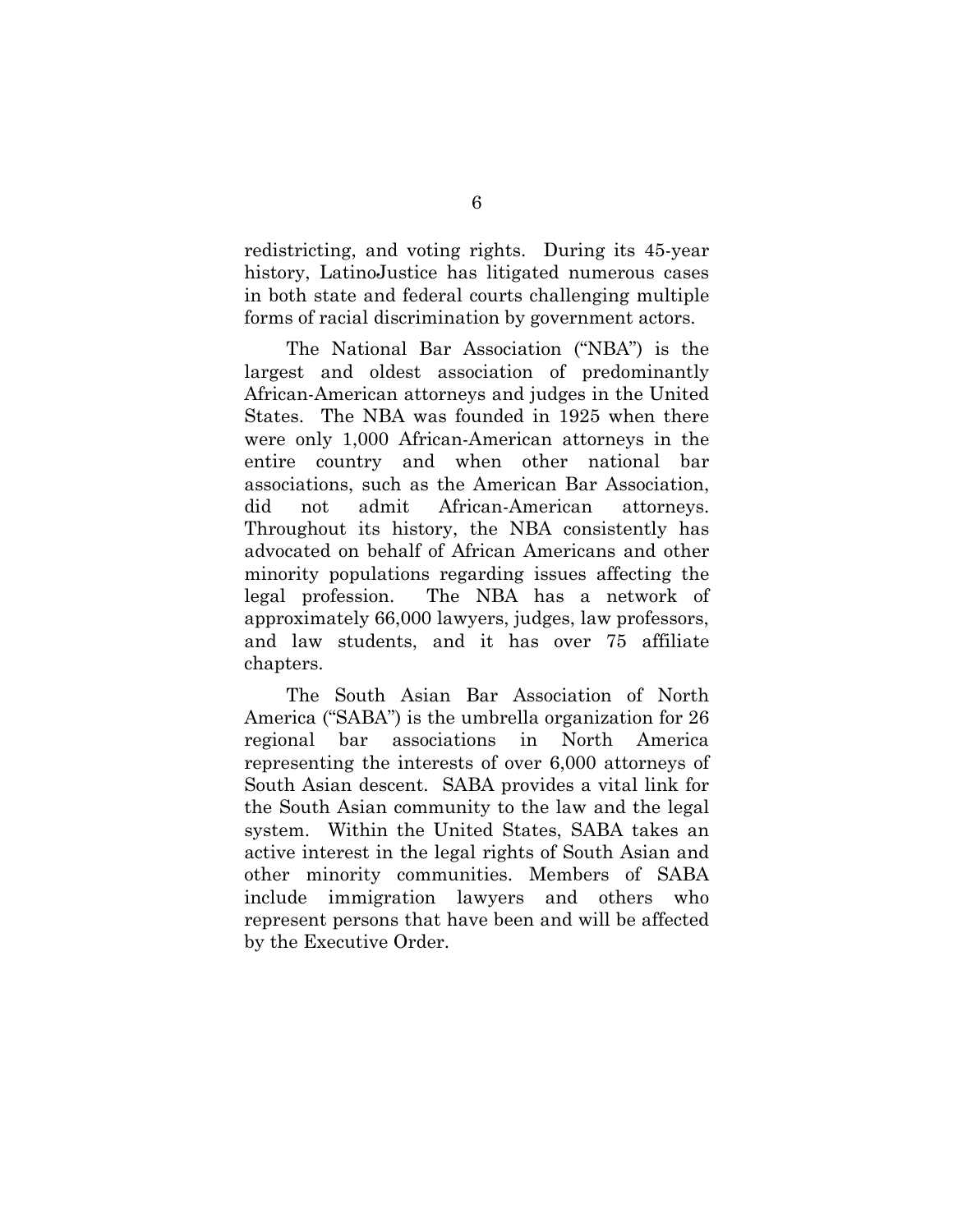#### <span id="page-12-0"></span>**INTRODUCTION AND SUMMARY OF ARGUMENT**

*"Often the question has been raised whether this country could wage a new war without the loss of its fundamental liberties at home. Here is one occasion for this Court to give an unequivocal answer to that question and show the world that we can fight for democracy and preserve it too."*

Gordon Hirabayashi made that plea to the Court in 1943, as he appealed his conviction for violating military orders issued three months after the Japanese attack on Pearl Harbor. Authorized by Executive Order No. 9066, those orders led to the forced removal and incarceration of over 120,000 men, women, and children of Japanese descent.

Mr. Hirabayashi did not stand alone before this Court. Minoru Yasui likewise invoked our Nation's ideals in casting his separate but related appeal as "the case of all whose parents came to our shores for a haven of refuge" and insisting that the country should respond to war and strife "in the American way and not by \*\*\* acts of injustice." Appellant Br. 55-56, *Yasui v. United States*, No. 871 (U.S. Apr. 30, 1943). The Court denied the appeals of both men. *See Hirabayashi v. United States*, 320 U.S. 81 (1943); *Yasui v. United States*, 320 U.S. 115 (1943).

The following year, this Court revisited the mass removal and incarceration of Japanese Americans in *Korematsu v. United States*, 323 U.S. 214 (1944). In *Korematsu*, the Court again failed to stand as a bulwark against governmental action that undermines core constitutional principles. By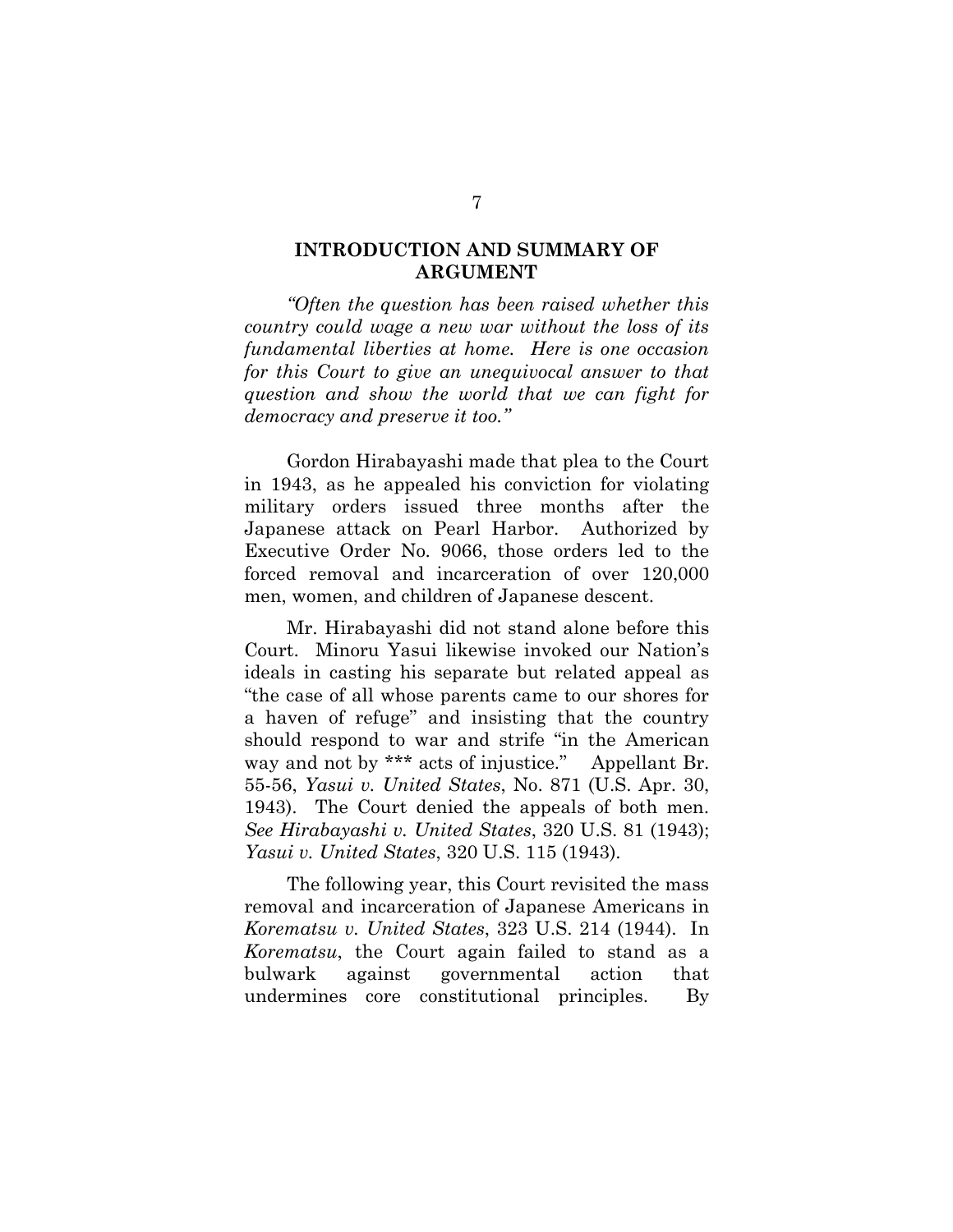refusing to scrutinize the government's claim that its abhorrent treatment of Japanese Americans was justified by military necessity, the Court enabled the government to cover its racially discriminatory policies in the cloak of national security.

In this case, the Court is once again asked to abdicate its critical role in safeguarding fundamental freedoms. Invoking national security, the government seeks near complete deference to the President's decision to deny visas and suspend the entry of refugees from six Muslim-majority nations. Although the government claims it is merely asking for the application of established legal principles, the extreme deference it seeks is not rooted in sound constitutional tradition. Rather, it rests on doctrinal tenets infected with long-repudiated racial and nativist precepts. In support of the sweeping proposition that the President's authority to exclude aliens is unbounded, the government previously invoked the so-called "plenary power" doctrine—a doctrine that derives from decisions such as *Chae Chan Ping v. United States*, 130 U.S. 581 (1889), which relied on pejorative racial stereotypes to eschew judicial scrutiny in upholding a law that prohibited Chinese laborers from returning to the United States after travel abroad. *Id*. at 595.

<span id="page-13-0"></span>In its briefs before this Court, the government has changed its words but not its message nor its impact. While no longer invoking the term "plenary power," the government continues to assert that "federal courts may not second-guess the political branches' decisions to exclude aliens abroad," including, as here, entire classes of aliens. Gov't Br.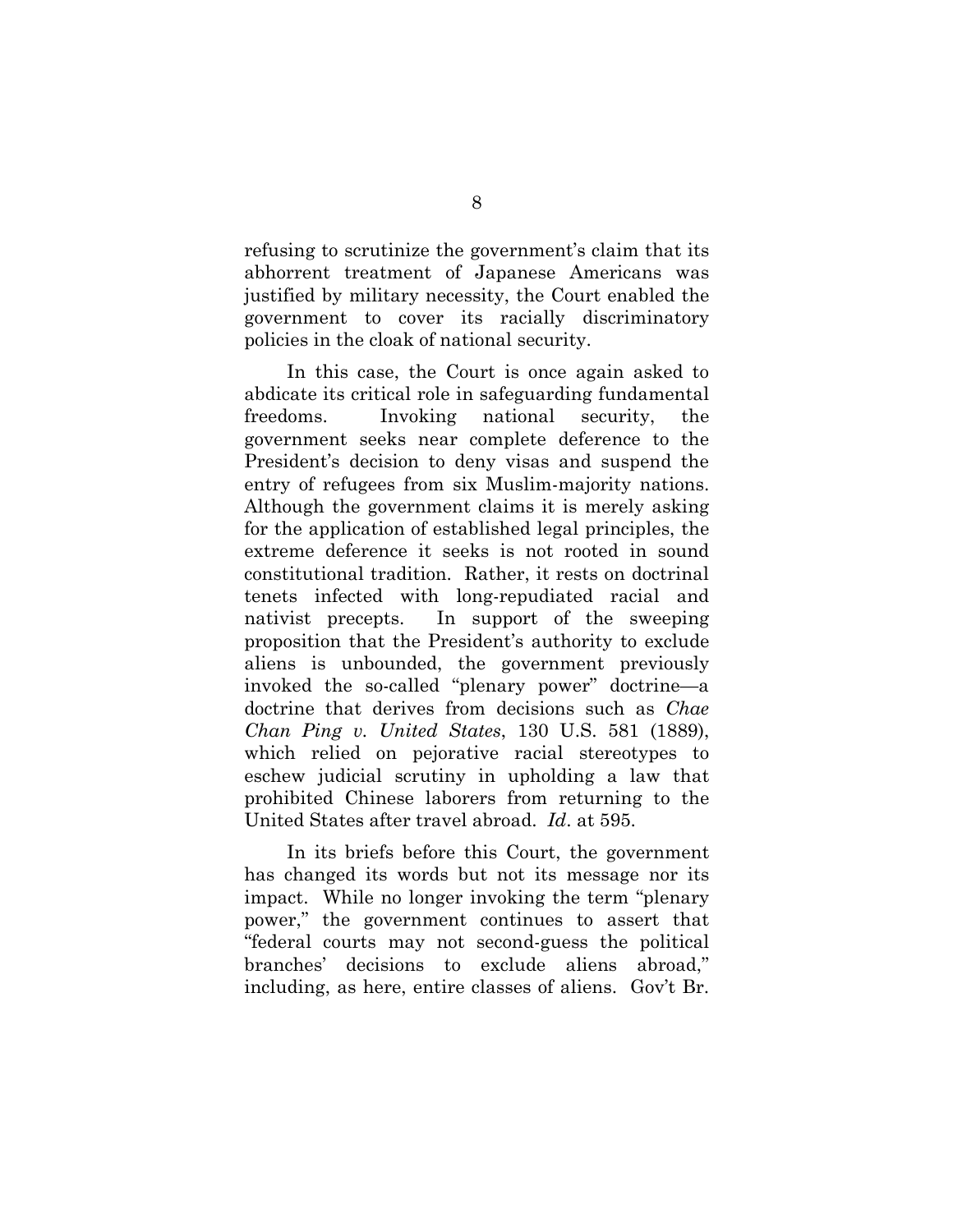20. As the Ninth Circuit observed, the numbing judicial passivity the government demands "runs contrary to the fundamental structure of our constitutional democracy" in which "it is the role of the judiciary to interpret the law, a duty that will sometimes require the '[r]esolution of litigation challenging the constitutional authority of one of the three branches.'" *Washington v. Trump*, 847 F.3d 1151, 1161 (9th Cir. 2017) (alteration in original) (quoting *Zivotofsky ex rel. Zivotofsky v. Clinton*, 566 U.S. 189, 196 (2012)).

<span id="page-14-1"></span><span id="page-14-0"></span>Even more than the early "plenary power" decisions, the shades of *Korematsu*, *Hirabayashi*, and *Yasui* lurking in the government's argument should give this Court pause. As here, the government there denied that its policies were grounded in "invidious \*\*\* discrimination" and asked the Court to take it at its word that "the security of the nation" justified blanket action against an "entire group \*\*\* at once." Gov't Br. 35, *Hirabayashi v. United States*, No. 870 (U.S. May 8, 1943).

This Court agreed, employing a double negative to conclude that, even though racial distinctions are "odious to a free people," it "[could] []not reject as unfounded the judgment" of the government. *Hirabayashi*, 320 U.S. at 99-100. Going further in *Korematsu*, the Court denied that race played any role in the government's decisions: "cast[ing] this case into outlines of racial prejudice, without reference to the real military dangers which were presented, merely confuses the issue." 323 U.S. at 223. Accepting the government's assurance, the Court went on to find that "Korematsu was not excluded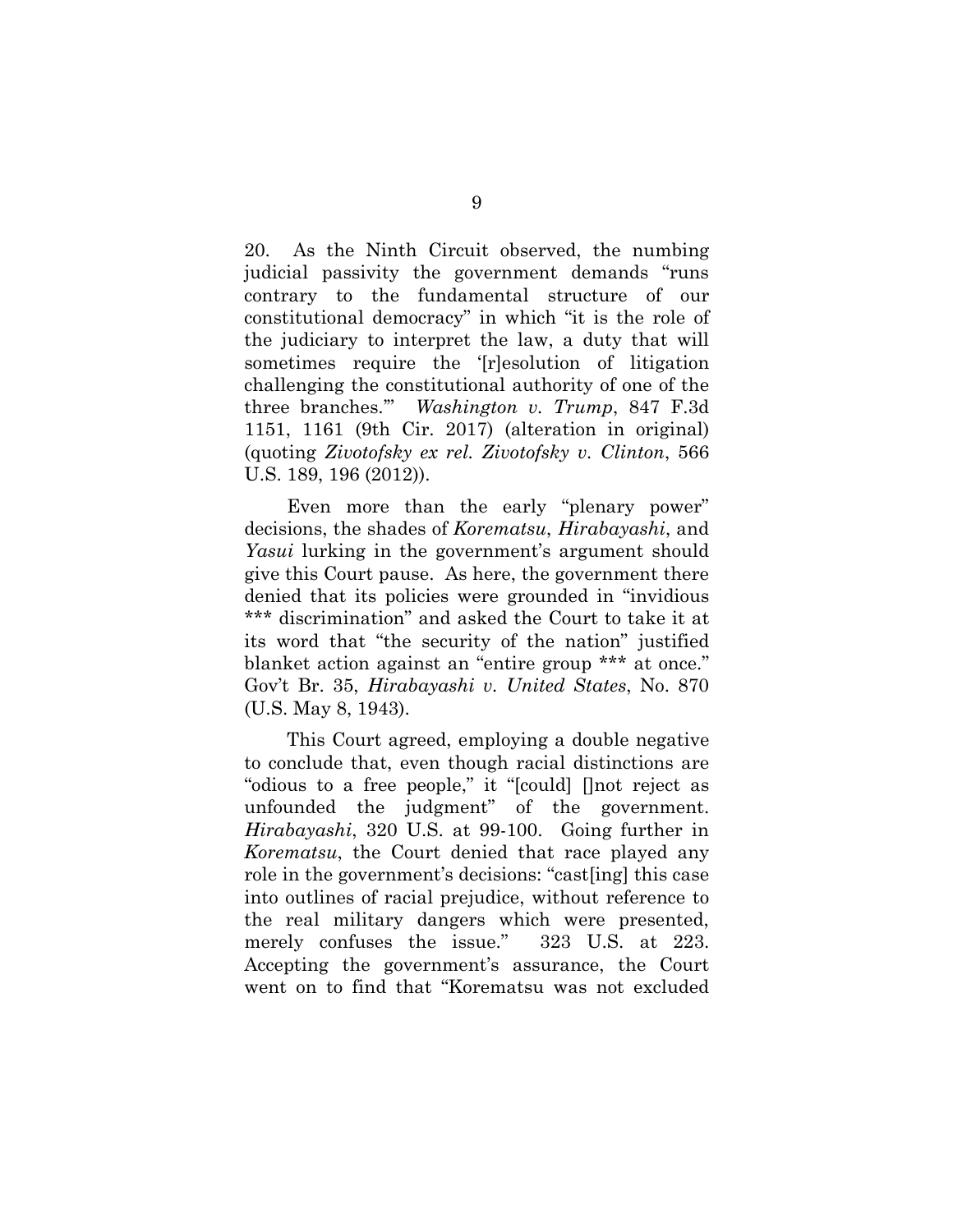from the [West Coast] because of hostility to him or his race, he was excluded because \*\*\* the properly constituted military authorities \*\*\* decided that the military urgency of the situation demanded that all citizens of Japanese ancestry be segregated \*\*\* temporarily." *Id.*

Not all members of the Court were convinced, however. Three Justices dissented, including Justice Murphy, who declared that the exclusion of Japanese Americans from the West Coast "falls into the ugly abyss of racism," *Korematsu*, 323 U.S. at 233, and Justice Jackson, who pointed out that the Court "had no real evidence" to support the government's assertions of military necessity. Moreover, Justice Jackson warned, the Court had created "a loaded weapon ready for the hand of any authority that can bring forward a plausible claim of an urgent need." *Id.* at 246.

As history has made us acutely aware, the dissenters' doubts as to the veracity of the government's assertion of military necessity were well-founded, and their recognition of the gravity of the Court's decision was prophetic. Four decades later, Gordon Hirabayashi, Minoru Yasui, and Fred Korematsu successfully sought vacatur of their convictions in unprecedented *coram nobis*  proceedings. Evidence presented in those cases showed that the "military urgency" on which this Court predicated its decision was nothing more than a smokescreen: the real reason for the government's deplorable treatment of Japanese Americans was not acts of espionage (as the government maintained) but rather a baseless perception of disloyalty grounded in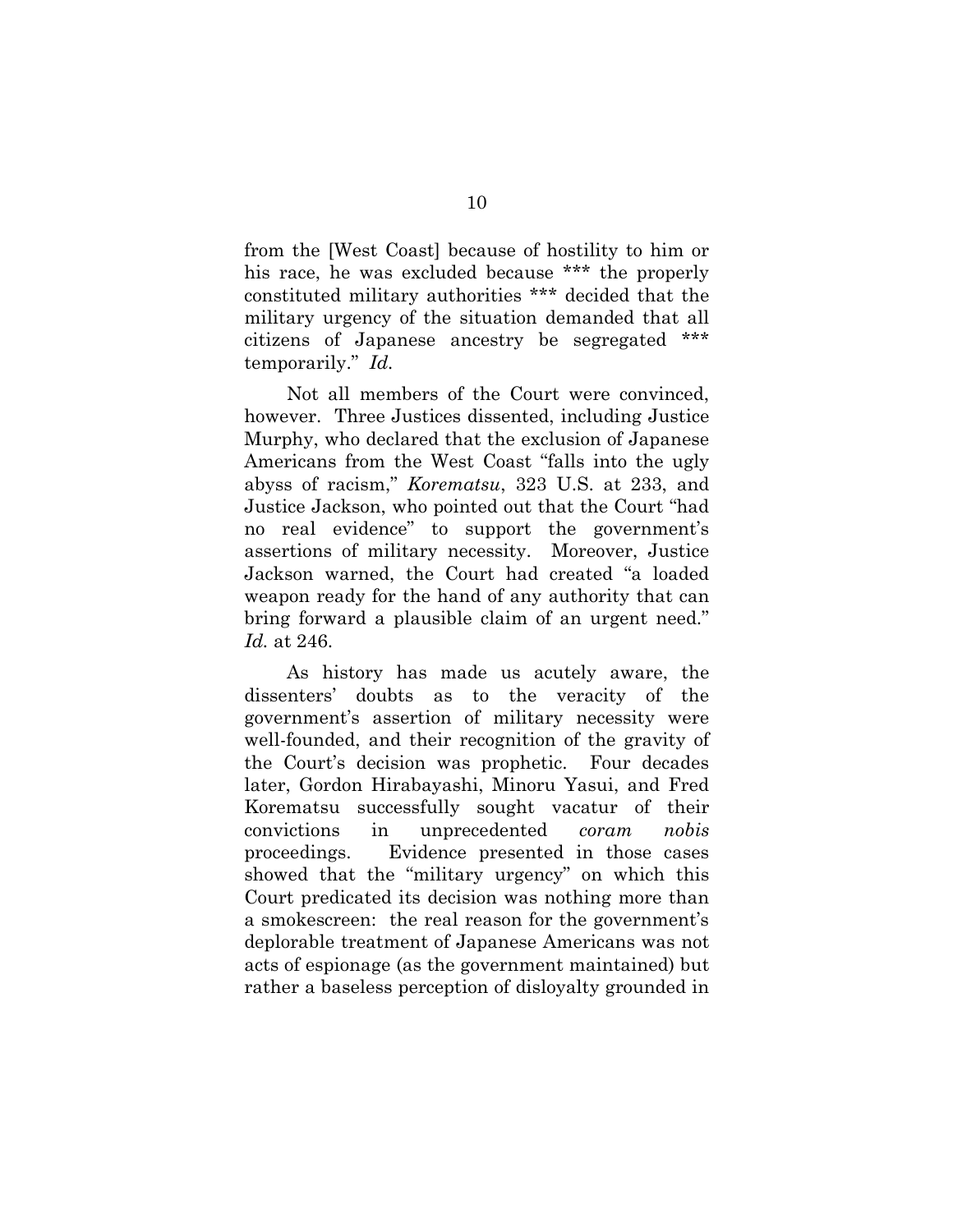racial stereotypes. In 2011, in an extraordinary "confession of error," the Acting Solicitor General acknowledged the government's role in the miscarriage of justice found by the *coram nobis* courts: before *Hirabayashi*, *Yasui*, and *Korematsu* first reached the Court, the government had known that its own intelligence "undermined the rationale" behind the mass removal and incarceration program, and relied for its defense of those policies on "gross generalizations about Japanese Americans, such as that they were disloyal and motivated by 'racial solidarity.'" U.S. Dep't of Justice, *Confession of Error: The Solicitor General's Mistakes During the Japanese-American Internment Cases* (May 20, 2011), https://www.justice.gov/opa/blog/confession-errorsolicitor-generals-mistakes-during-japaneseamerican-internment-cases.

<span id="page-16-2"></span><span id="page-16-0"></span>*Korematsu*, and by inference *Hirabayashi* and *Yasui*, "stands as a constant caution that in times of war or declared military necessity our institutions must be vigilant in protecting constitutional guarantees" and "national security must not be used to protect governmental actions from close scrutiny and accountability." *Korematsu v. United States*, 584 F. Supp. 1406, 1420 (N.D. Cal. 1984). Put simply, those cases "illustrated that it can be highly destructive of civil liberties to understand the Constitution as giving the President a blank check." STEPHEN BREYER, THE COURT AND THE WORLD: AMERICAN LAW AND THE NEW GLOBAL REALITIES 84 (2015).

<span id="page-16-1"></span>*Korematsu*, *Hirabayashi*, and *Yasui* are as wrong today as they were on the day they were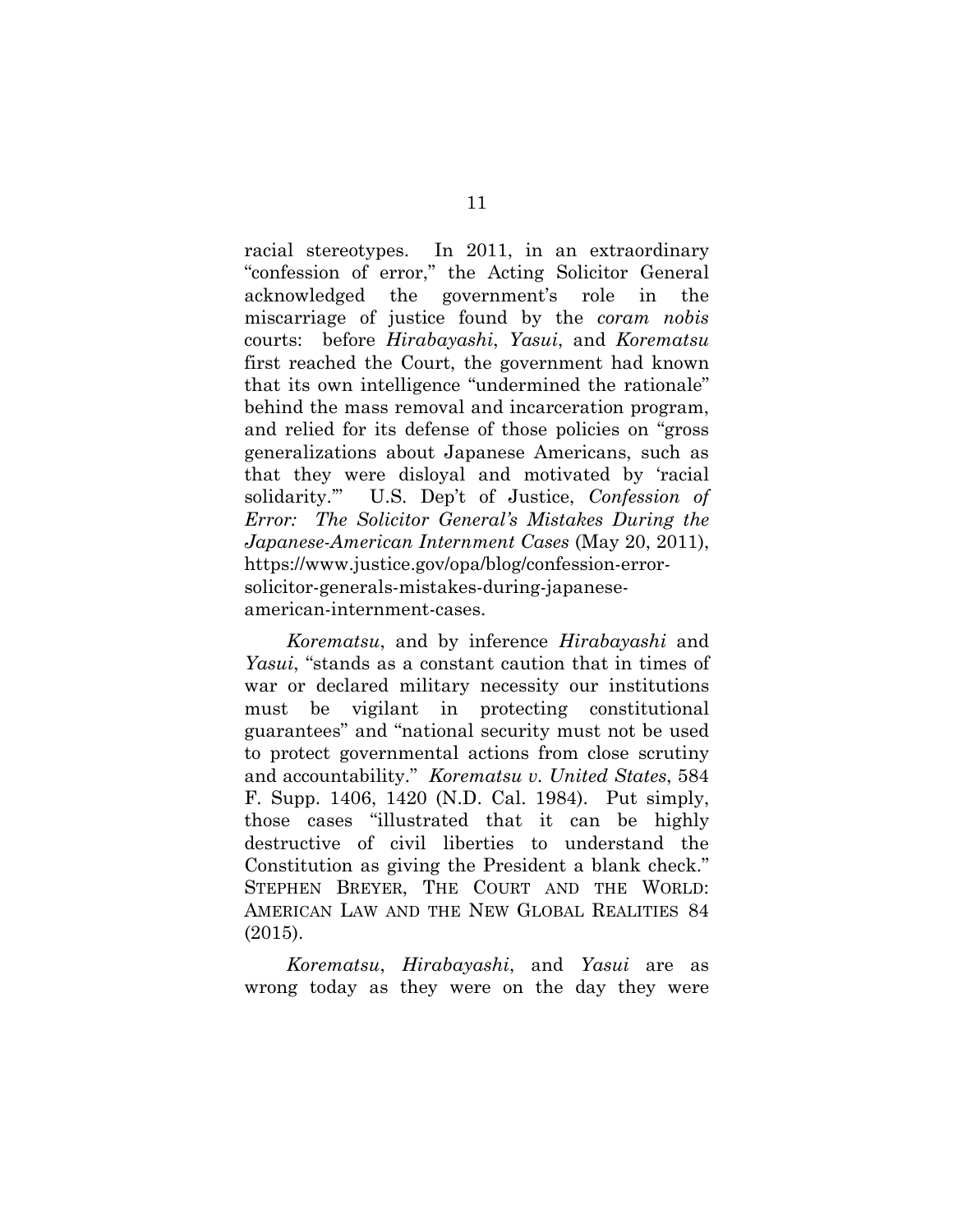decided. If it were to accept the government's invitation here to abdicate its judicial responsibility, the Court would repeat its failures in those widely condemned cases. The Court should instead take this opportunity to acknowledge the historic wrong in *Korematsu*, *Hirabayashi*, and *Yasui*, and to repudiate its refusal to scrutinize the government's claim of necessity and its consequent failure to recognize the military orders' racist underpinnings. Heeding the lessons of history, the Court should subject Executive Order 13780 to meaningful judicial scrutiny and affirm the Founders' visionary principle that an independent and vigilant judiciary is a foundational element of a healthy democracy.

#### **ARGUMENT**

### <span id="page-17-1"></span><span id="page-17-0"></span>**I. THE GOVERNMENT'S CONCEPTION OF PLENARY POWER DERIVES FROM CASES INFECTED WITH RACIST AND XENOPHOBIC PREJUDICES.**

The government predicated its defense of the original Executive Order on the argument that the "political branches[] [have] plenary constitutional authority over foreign affairs, national security, and immigration." Gov't Emergency Mot. 15-16, *Washington v. Trump*, No. 17-35105 (9th Cir. Feb. 4, 2017). In light of that "plenary authority," the government asserted, "[j]udicial second-guessing of the President's determination that a temporary suspension of entry of certain classes of aliens was necessary \*\*\* to protect national security \*\*\* constitute[s] an impermissible intrusion." *Id.* at 15.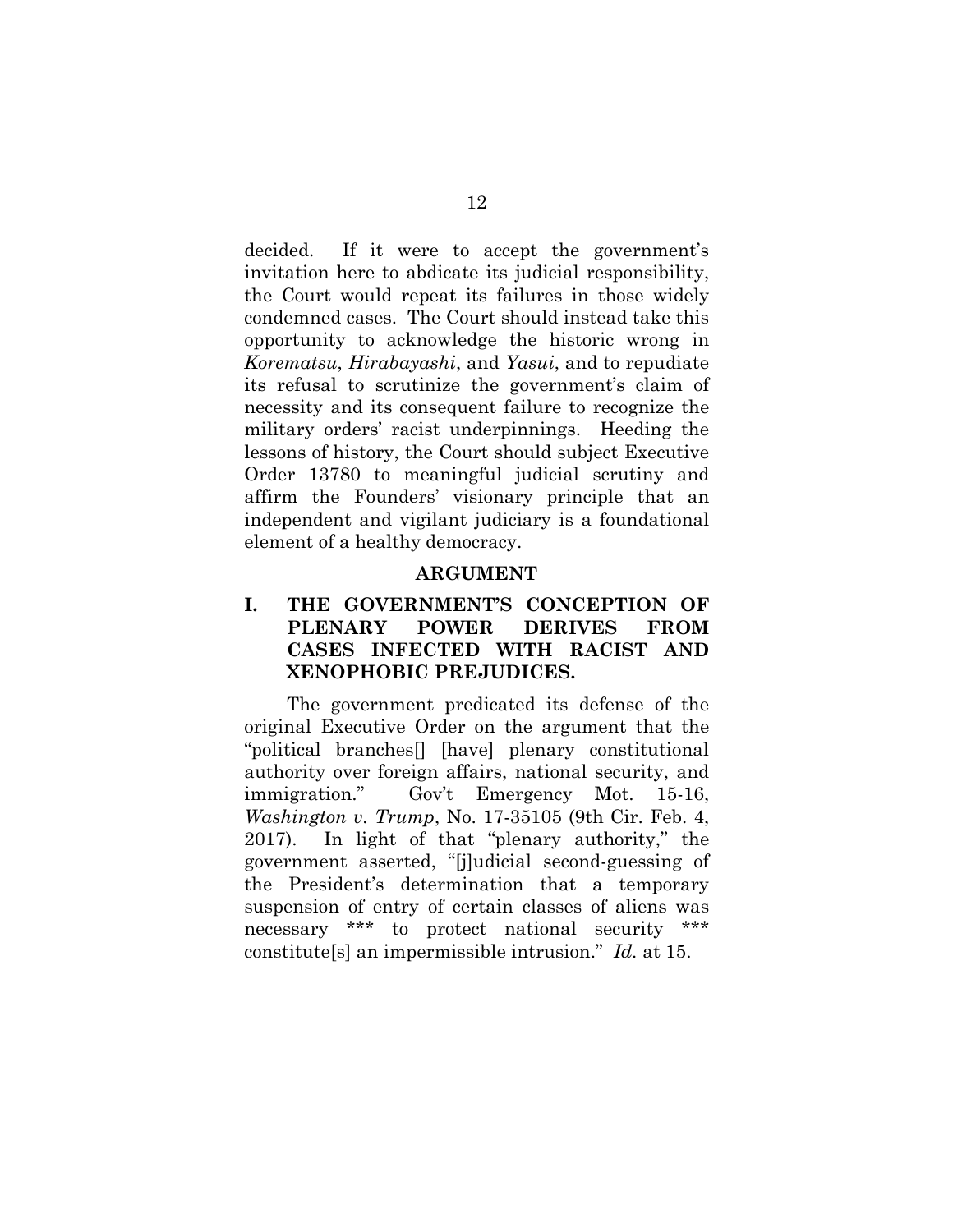<span id="page-18-2"></span>Despite shedding the "plenary power" label before this Court, the government's central argument remains unchanged: The political branches' "power to \*\*\* exclude aliens" is "largely immune from judicial control." Gov't Br. 23 (ellipsis in original) (quoting *Fiallo v. Bell*, 430 U.S. 787, 792 (1977)). This Court, however, has never recognized an unbridled "plenary" power in the immigration realm that would preclude judicial review. And to the extent that it has shown excessive deference to the political branches in some cases, those precedents are linked to racist attitudes from a past era that have long since fallen out of favor.

<span id="page-18-1"></span><span id="page-18-0"></span>**1.** In *Chae Chan Ping v. United States*, known as *The Chinese Exclusion Case*, the Court upheld a statute preventing the return of Chinese laborers who had departed the United States prior to its passage. 130 U.S. at 581-582. Describing the reasons underlying the law's enactment, the Court characterized Chinese laborers as "content with the simplest fare, such as would not suffice for our laborers and artisans," and observed that they remained "strangers in the land, residing apart by themselves, \*\*\* adhering to the customs and usages of their own country," and unable "to assimilate with our people." *Id.* at 595. "The differences of race added greatly to the difficulties of the situation." *Id.* Residents of the West Coast, the Court explained, warned of an "Oriental invasion" and "saw or believed they saw \*\*\* great danger that at no distant day \*\*\* [the West] would be overrun by them, unless prompt action was taken to restrict their immigration." *Id.*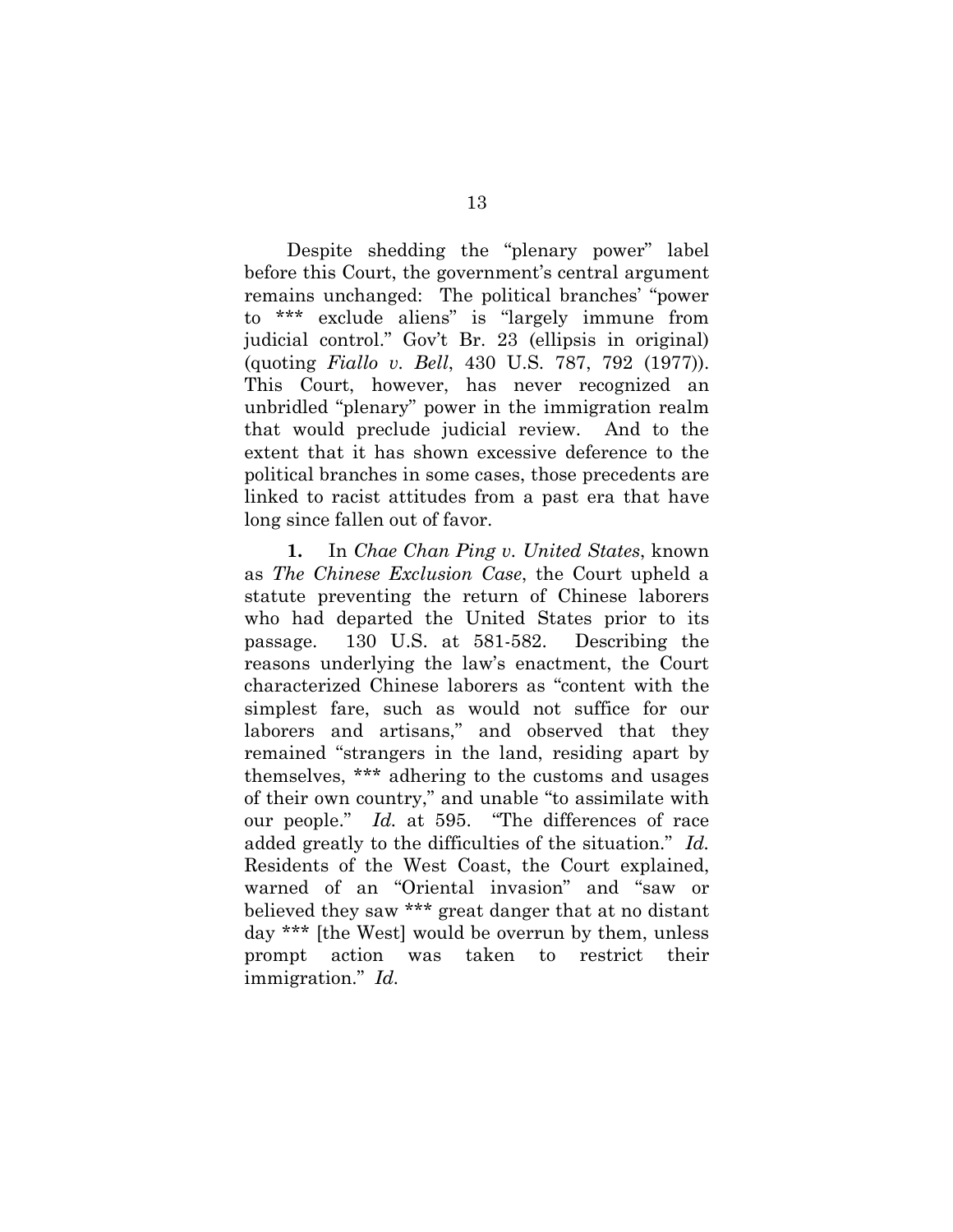<span id="page-19-2"></span>Far from applying a skeptical eye to the law in light of the clear animus motivating its passage, the Court found that "[i]f \*\*\* the government of the United States, through its legislative department, considers the presence of foreigners of a different race in this country, who will not assimilate with us, to be dangerous to its peace and security \*\*\* its determination is conclusive upon the judiciary." *The Chinese Exclusion Case*, 130 U.S. at 606; *see also*  Natsu Taylor Saito, *The Enduring Effect of the Chinese Exclusion Cases: The Plenary Power Justification for On-Going Abuses of Human Rights*, 10 ASIAN L.J. 13, 15 (2003). In reality, the "right of self-preservation" that the Court validated as justification for the government's unbounded power to exclude immigrants was ethnic and racial selfpreservation, not the preservation of borders or national security. 130 U.S. at 608; *see id.* at 606 ("It matters not in what form \*\*\* aggression and encroachment come, whether from the foreign nation acting in its national character, or from vast hordes of its people crowding in upon us.").

<span id="page-19-1"></span><span id="page-19-0"></span>Similar racist and xenophobic attitudes are evident in decisions following *The Chinese Exclusion Case*. *See, e.g.*, *Fong Yue Ting v. United States*, 149 U.S. 698, 729-730 (1893) (upholding requirement that Chinese resident aliens offer "at least one credible white witness" in order to remain in the country); *id.* at 730 (noting Congress's belief that testimony from Chinese witnesses could not be credited because of "the loose notions entertained by the witnesses of the obligation of an oath" (quoting *The Chinese Exclusion Case*, 130 U.S. at 598)).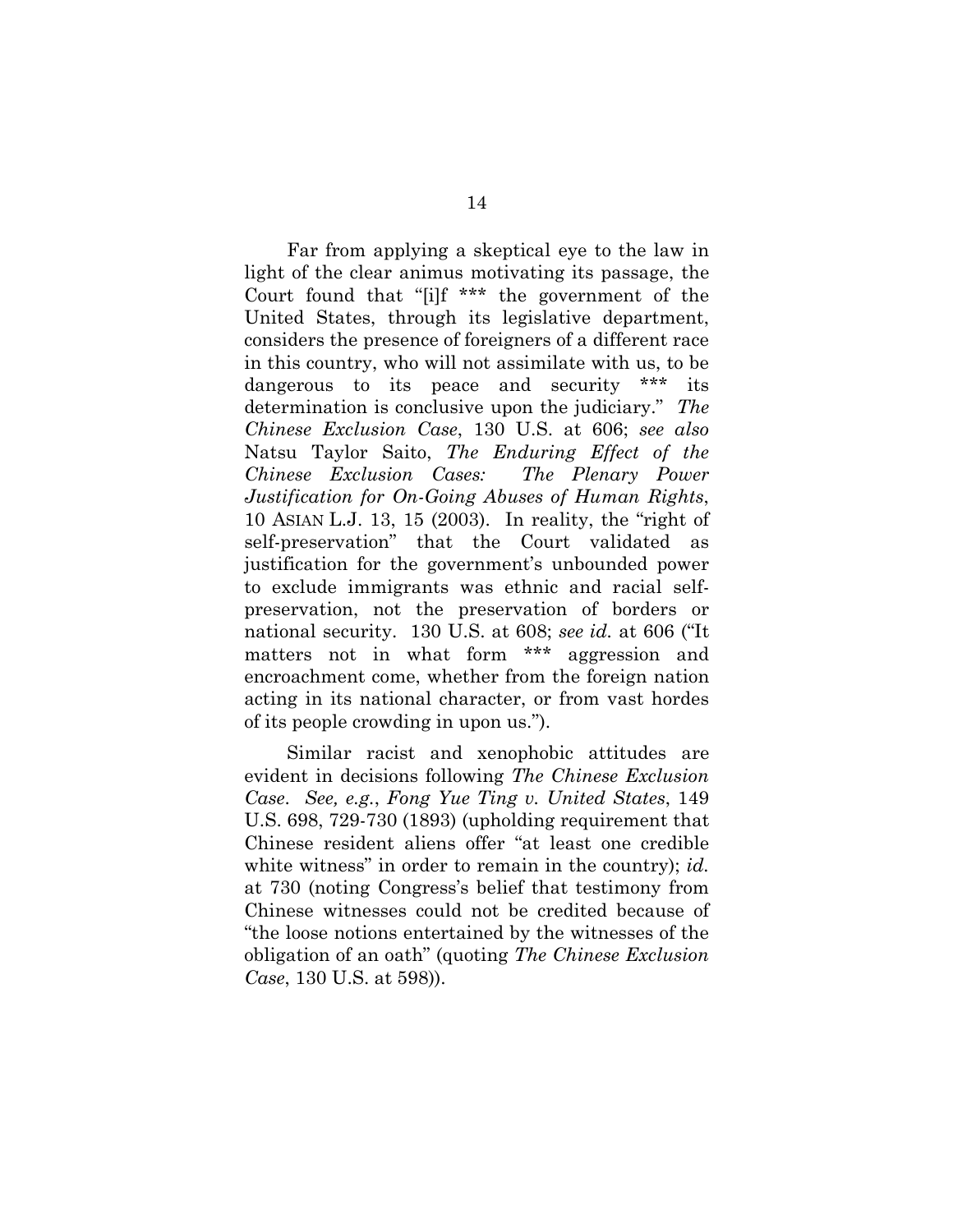**2.** Even in its early plenary power decisions, however, the Court recognized that the government's sovereign authority is subject to constitutional limitations. *See The Chinese Exclusion Case*, 130 U.S. at 604 ("[S]overeign powers \*\*\* [are] restricted in their exercise only by the constitution itself and considerations of public policy and justice which control, more or less, the conduct of all civilized nations."). Indeed, from the doctrine's inception, the Court divided over the reach of the government's power in light of those limitations.

<span id="page-20-0"></span>*Fong Yue Ting*, which upheld a law requiring Chinese laborers residing in the United States to obtain a special certificate of residence to avoid deportation, generated three dissenting opinions. *See* 149 U.S. at 738 (Brewer, J., dissenting) ("I deny that there is any arbitrary and unrestrained power to banish residents, even resident aliens."); *id.* at 744 (Field, J., dissenting); *id.* at 761 (Fuller, J., dissenting). Even Justice Field, who authored the Court's opinion in *The Chinese Exclusion Case*, sought to limit the plenary power doctrine's application with regard to alien residents:

As men having our common humanity, they are protected by all the guaranties of the constitution. To hold that they are subject to any different law, or are less protected in any particular, than other persons, is \*\*\* to ignore the teachings of our history \*\*\* and the language of our constitution.

*Id.* at 754.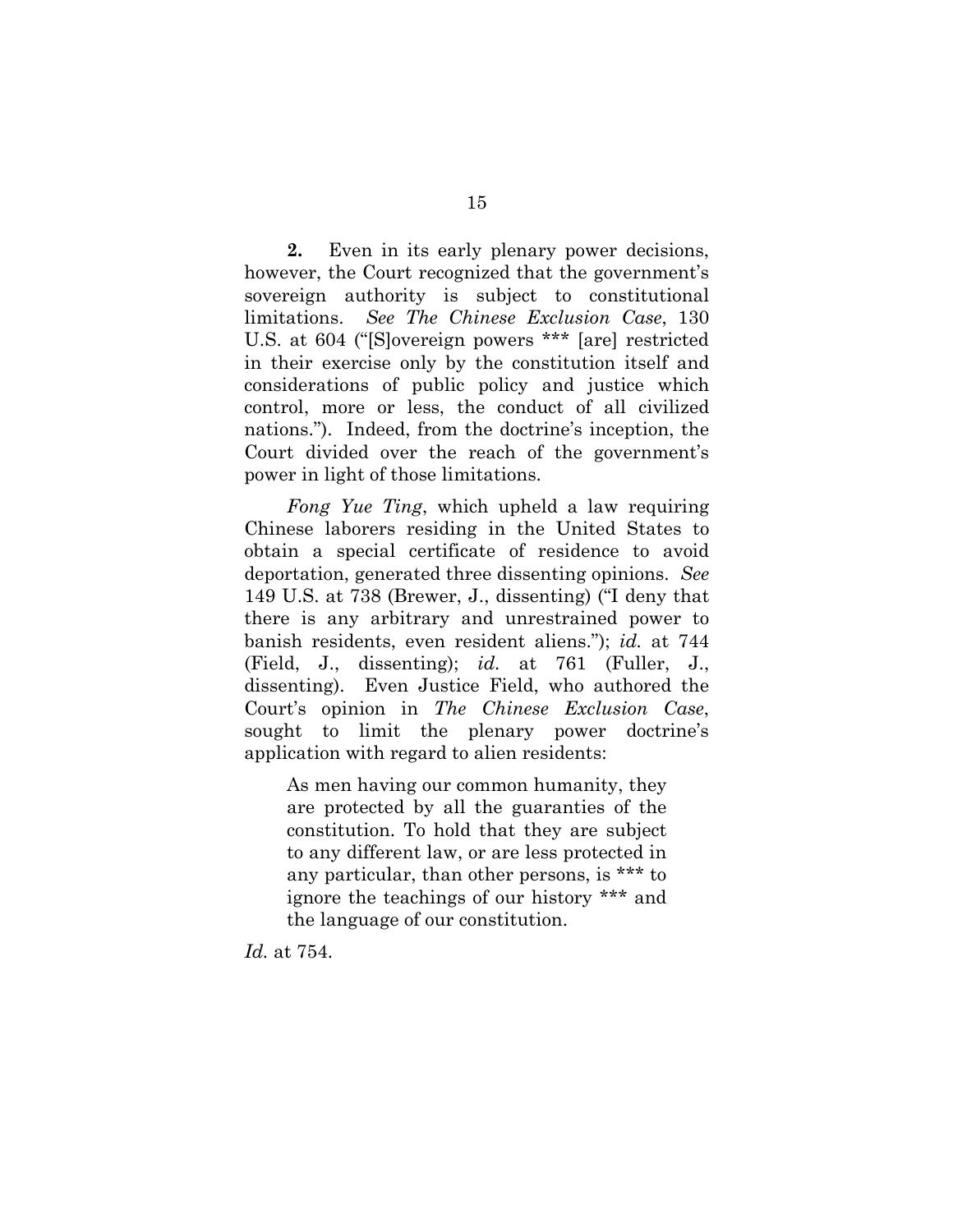<span id="page-21-0"></span>Nearly 60 years later, judicial skepticism regarding an unrestrained plenary power persisted and proliferated. In *Harisiades v. Shaughnessy*, 342 U.S. 580 (1952), the Court, relying on *Korematsu* (*see*  note 2, *infra*), upheld a provision permitting the deportation of resident aliens who were members of the Communist Party. In dissent, Justice Douglas quoted Justice Brewer's words in *Fong Yue Ting*, observing that they "grow[] in power with the passing years":

This doctrine of powers inherent in sovereignty is one both indefinite and dangerous. \*\*\* The governments of other nations have elastic powers. Ours are fixed and bounded by a written constitution. The expulsion of a race may be within the inherent powers of a despotism. History, before the adoption of this constitution, was not destitute of examples of the exercise of such a power; and its framers were familiar with history, and wisely, as it seems to me, they gave to this government no general power to banish.

#### *Id.* at 599-600.

<span id="page-21-1"></span>In another McCarthy-era precedent, four Justices advocated for limitations on the plenary power doctrine. In *Shaughnessy v. United States ex rel. Mezei*, 345 U.S. 206 (1953), the Court rejected any constitutional challenge to the exclusion of an alien who had previously resided in the United States, despite his resulting indefinite detention at Ellis Island. In dissent, Justice Black, joined by Justice Douglas, reasoned that "[n]o society is free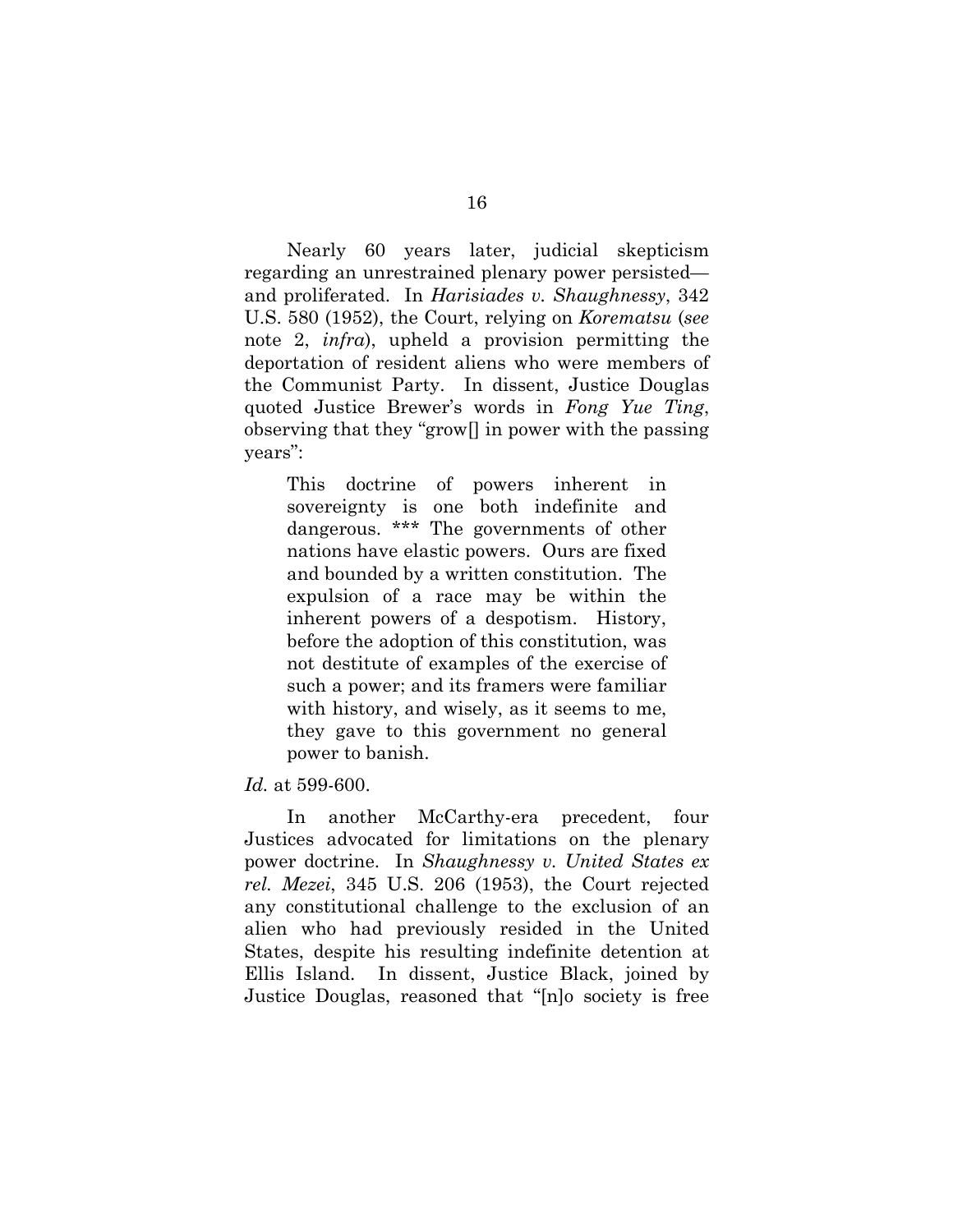<span id="page-22-2"></span>where government makes one person's liberty depend upon the arbitrary will of another." *Id.* at 217. "Dictatorships," he observed, "have done this since time immemorial. They do now." *Id.* Justice Jackson, joined by Justice Frankfurter, added that such aliens must be "accorded procedural due process of law." *Id.* at 224.

**3.** Perhaps reflecting the shift away from the xenophobic and race-based characterizations prevalent in its early plenary power precedents, the Court in recent years has been more willing to enforce constitutional limitations on the government's authority over immigration matters.

<span id="page-22-3"></span><span id="page-22-1"></span><span id="page-22-0"></span>In *Reno v. Flores*, 507 U.S. 292 (1993), for example, the Court held that INS regulations must at least "rationally advanc[e] some legitimate governmental purpose." *Id.* at 306. In *Landon v. Plasencia*, 459 U.S. 21 (1982), the Court affirmed that a resident alien returning from a brief trip abroad must be afforded due process in an exclusion proceeding. *Id.* at 33. And in *Zadvydas v. Davis*, 533 U.S. 678 (2001), in response to the government's contention that "Congress has 'plenary power' to create immigration law, and \*\*\* the Judicial Branch must defer to Executive and Legislative Branch decisionmaking in that area," the Court observed that such "power is subject to important constitutional limitations." *Id.* at 695 (citations omitted). "[F]ocus[ing] upon those limitations," *id.*, the Court determined that the indefinite detention of aliens deemed removable would raise "serious constitutional concerns" and accordingly construed the statute at issue to avoid those problems, *id.* at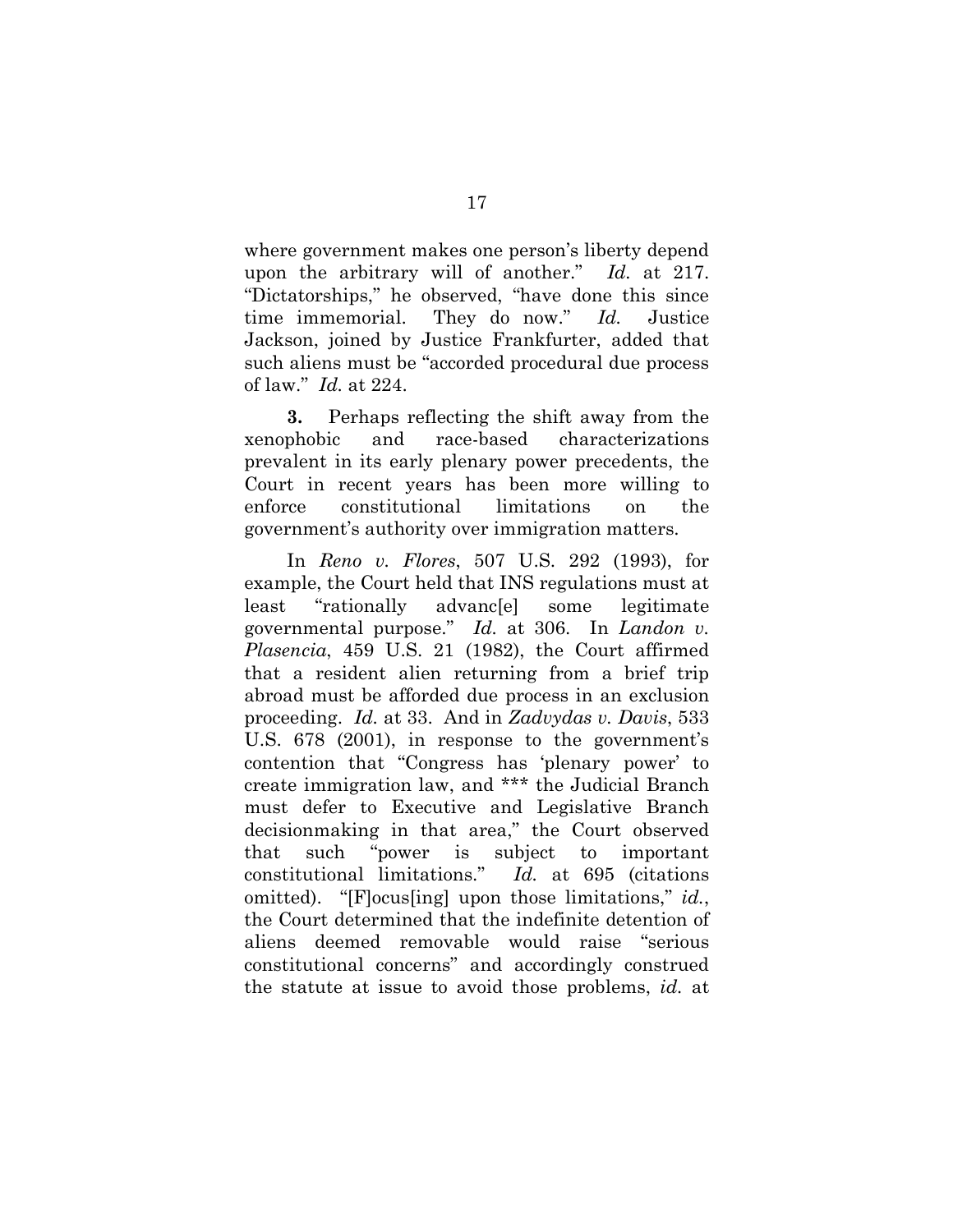<span id="page-23-2"></span>682. *See generally Washington*, 847 F.3d at 1162- 1163 (collecting cases demonstrating reviewability of federal government action in immigration and national security matters).

The Court's most recent decision in this area provides further support for the conclusion that, after more than a century of erosion, the notion of plenary power over immigration is little more than a relic.

<span id="page-23-1"></span><span id="page-23-0"></span>In *Kerry v. Din*, 135 S. Ct. 2128 (2015), this Court considered a due process claim arising from the denial without adequate explanation of a spouse's visa application. Although it described the power of the political branches over immigration as "plenary," Justice Kennedy's concurring opinion in *Din* made clear that courts may review an exercise of that power. *Id.* at 2139-2140. Justice Kennedy acknowledged that the Court in *Kleindienst v. Mandel*, 408 U.S. 753 (1972), had declined to balance the constitutional rights of American citizens injured by a visa denial against "Congress' 'plenary power to make rules for the admission of aliens and to exclude those who possess those characteristics which Congress has forbidden.'" *Din*, 135 S. Ct. at 2139 (quoting *Mandel*, 408 U.S. at 766). But he explained that the Court did inquire "whether the Government had provided a 'facially legitimate and bona fide' reason for its action." *Id.* at 2140 (quoting *Mandel*, 408 U.S. at 770). And while as a general matter courts are not to "look behind" the government's asserted reason, courts should do so if the challenger has made "an affirmative showing of bad faith." *Id.* at 2141.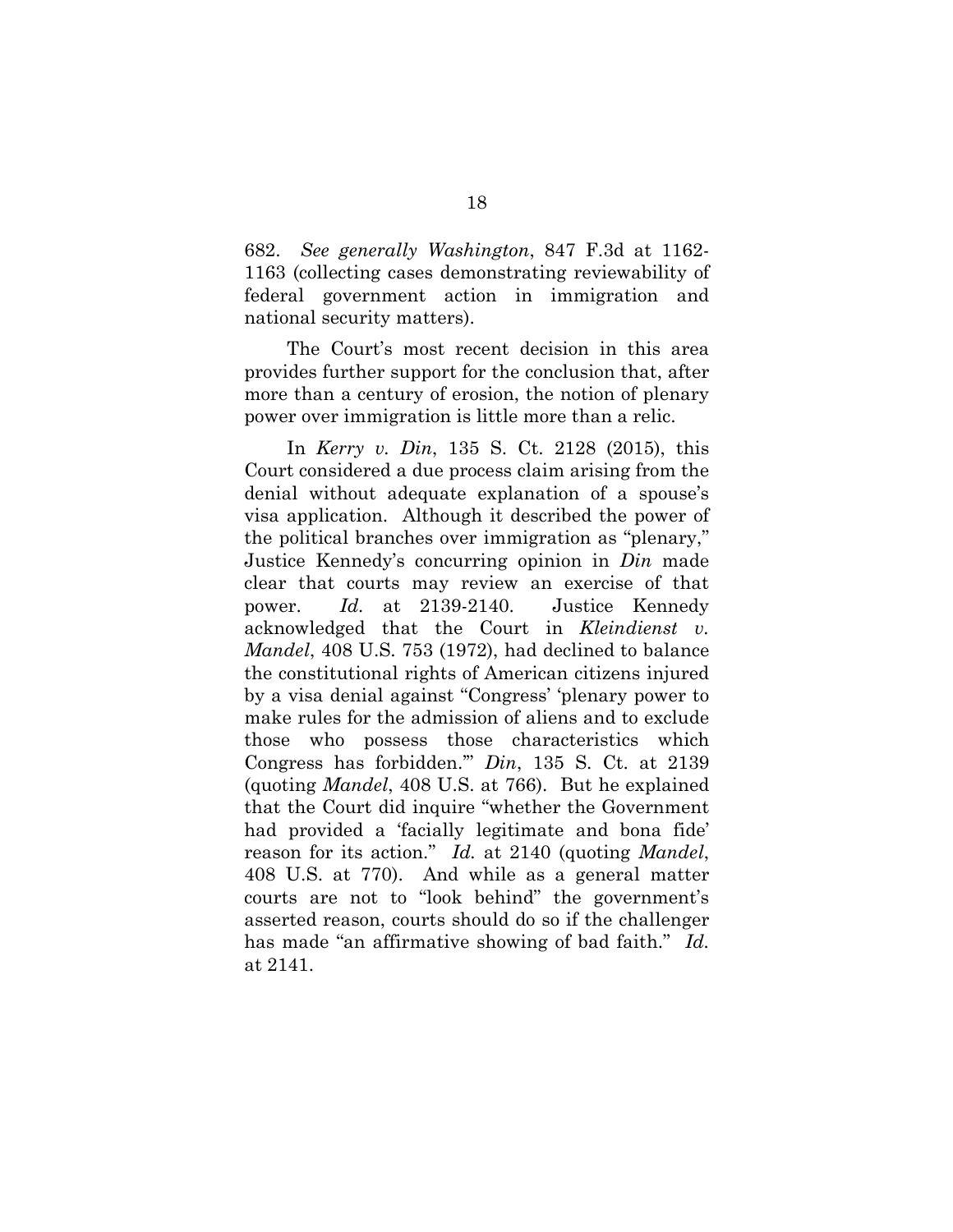To be sure, Justice Kennedy's opinion in *Din* acknowledged that the political branches are entitled to wide latitude and deference in immigration matters. For that reason, the government relies heavily on *Din* and *Mandel* to argue that its assertion of a national security rationale is sufficient to justify the Executive Order and to preclude further judicial scrutiny. But, as the courts of appeals recognized, *Din* (and *Mandel* before it) concerned an *individual* visa denial on the facts of that case. By contrast, the Executive Order sets a nationwide immigration policy, presumptively suspending entry and foreclosing visa adjudications for virtually all aliens of certain nationalities. While it may be sensible for courts ordinarily to defer to the judgment of the political branches when considering the application of immigration law to a particular alien, the President's decision to issue a broadly-applicable immigration *policy*—especially one aimed at nationals of particular countries likely to share a common religion—is properly the subject of more searching judicial review.

All told, modern judicial precedent supports the notion that courts have both the power and the responsibility to review Executive Order 13780. Where, as here, the Court is asked to review a farreaching program—promulgated at the highest level of the Executive Branch and targeting aliens based on nationality and religion—precedent and common sense demand more than an assessment of whether the government has offered a "facially legitimate and bona fide" rationale for its policy. Rather, this Executive Order, both on its face and in light of the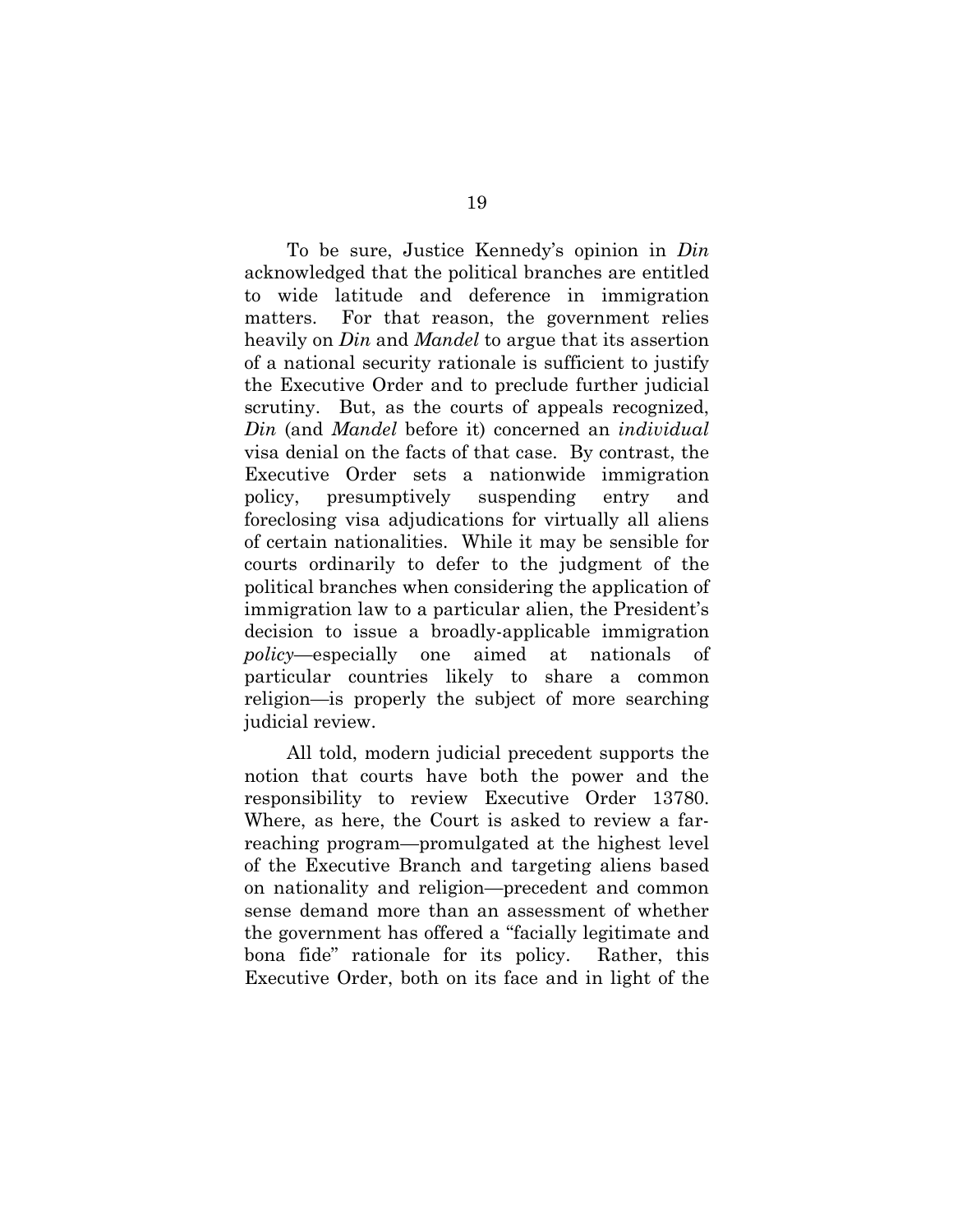glaring clues as to its motivations, cries out for careful judicial scrutiny.

## <span id="page-25-0"></span>**II.** *KOREMATSU***,** *HIRABAYASHI,* **AND** *YASUI*  **STAND AS STARK REMINDERS OF THE NEED FOR SEARCHING JUDICIAL REVIEW OF GOVERNMENTAL ACTION TARGETING DISFAVORED MINORITIES IN THE NAME OF NATIONAL SECURITY.**

This Court need not look far for a reminder of the constitutional costs and human suffering that flow from the Judiciary's failure to rein in sweeping governmental action against disfavored minorities. And it need not look far for a reminder of the Executive Branch's use of national security as a pretext to discriminate against such groups. The Court need look only to its own precedents—its all but universally condemned wartime decisions in *Korematsu*, *Hirabayashi*, and *Yasui*.

<span id="page-25-2"></span><span id="page-25-1"></span>**1.** On February 19, 1942, President Roosevelt issued Executive Order No. 9066, authorizing the Secretary of War to designate "military areas" from which "any or all persons" could be excluded and "with respect to which, the right of any person to enter, remain in, or leave" would be subject to "whatever restrictions the Secretary of War or the appropriate Military Commander may impose." Exec. Order No. 9066, "Authorizing the Secretary of War to Prescribe Military Areas," 7 Fed. Reg. 1407, 1407 (Feb. 19, 1942). Adding its imprimatur to the Executive Order, Congress made violation of any restrictions issued thereunder a federal offense. An Act of March 21, 1942, Pub. L. No. 77-503, 56 Stat. 173.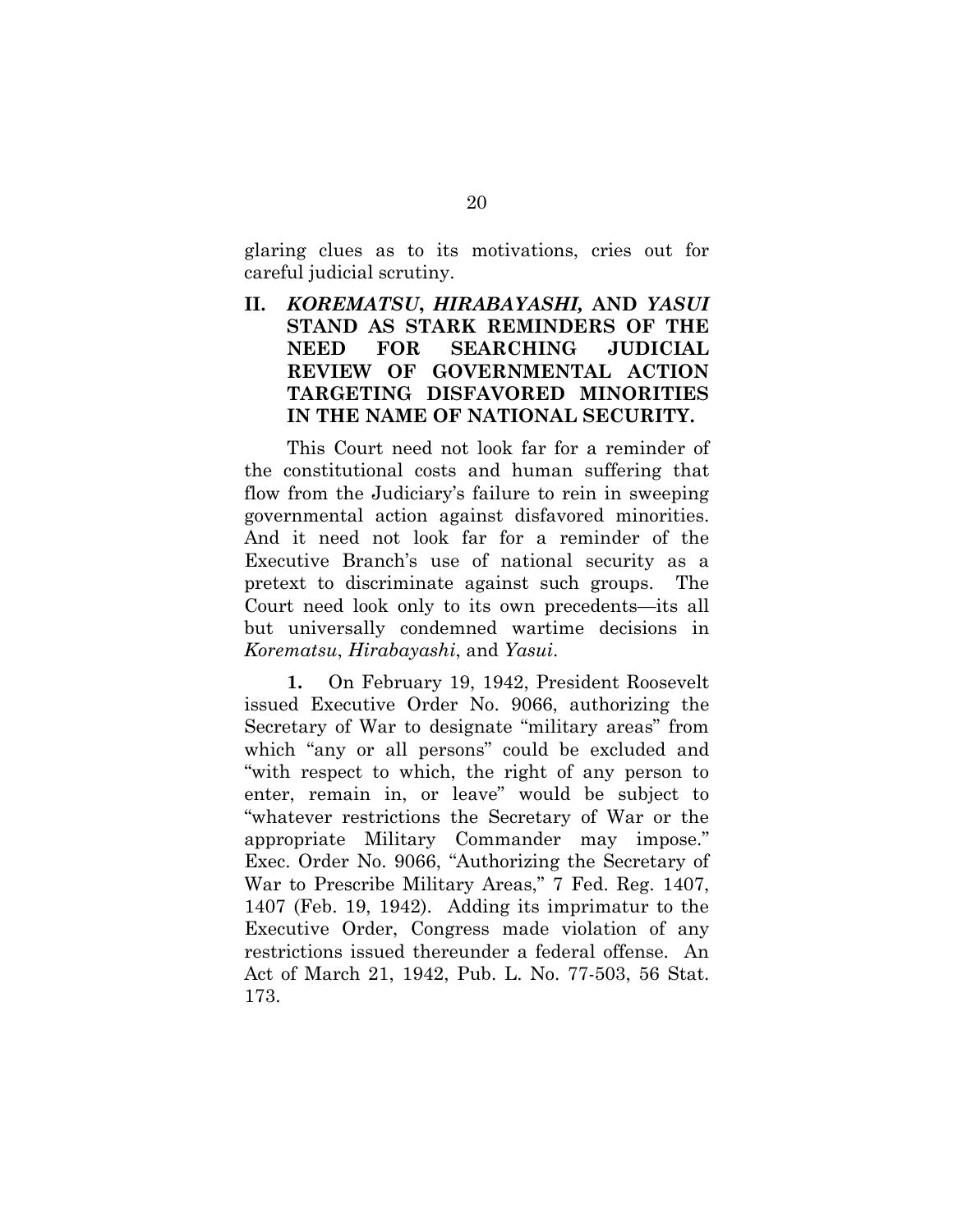Lieutenant General John L. DeWitt, head of the Western Defense Command, used that authority to issue a series of proclamations that led to the removal and incarceration of all individuals of Japanese ancestry living in "Military Area No. 1"—an exclusion area covering the entire Pacific Coast. *Hirabayashi*, 320 U.S. at 89. A curfew order came first. Soon after, Japanese Americans were ordered to abandon their homes and communities on the West Coast for tarpaper barracks (euphemistically called "relocation centers") surrounded by barbed wire and machine gun towers in desolate areas inland. *Id.* at 90.

For different individual reasons, but sharing a deep sense of justice, Minoru Yasui, Gordon Hirabayashi, and Fred Korematsu refused to comply with General DeWitt's orders. Yasui, a young lawyer, regarded the curfew as an affront to American constitutional values. "To make it a crime for me to do the same thing as any non-Japanese person \*\*\* solely on the basis of ancestry," he explained, "was, in my opinion, an absolutely abominable concept and wholly unacceptable." Testimony of Minoru Yasui, Nat'l Comm. for Redress, Japanese Am. Citizens League 9, *Comm'n on Wartime Relocation and Internment of Civilians* (1981). "Our law and our basic concept of justice had always been founded upon the fundamental principle that no person should be punished but for that individual's act, and not because of one's ancestry." Id. at 10. Convinced of the curfew's illegality, Yasui immediately defied it in order to initiate a constitutional challenge.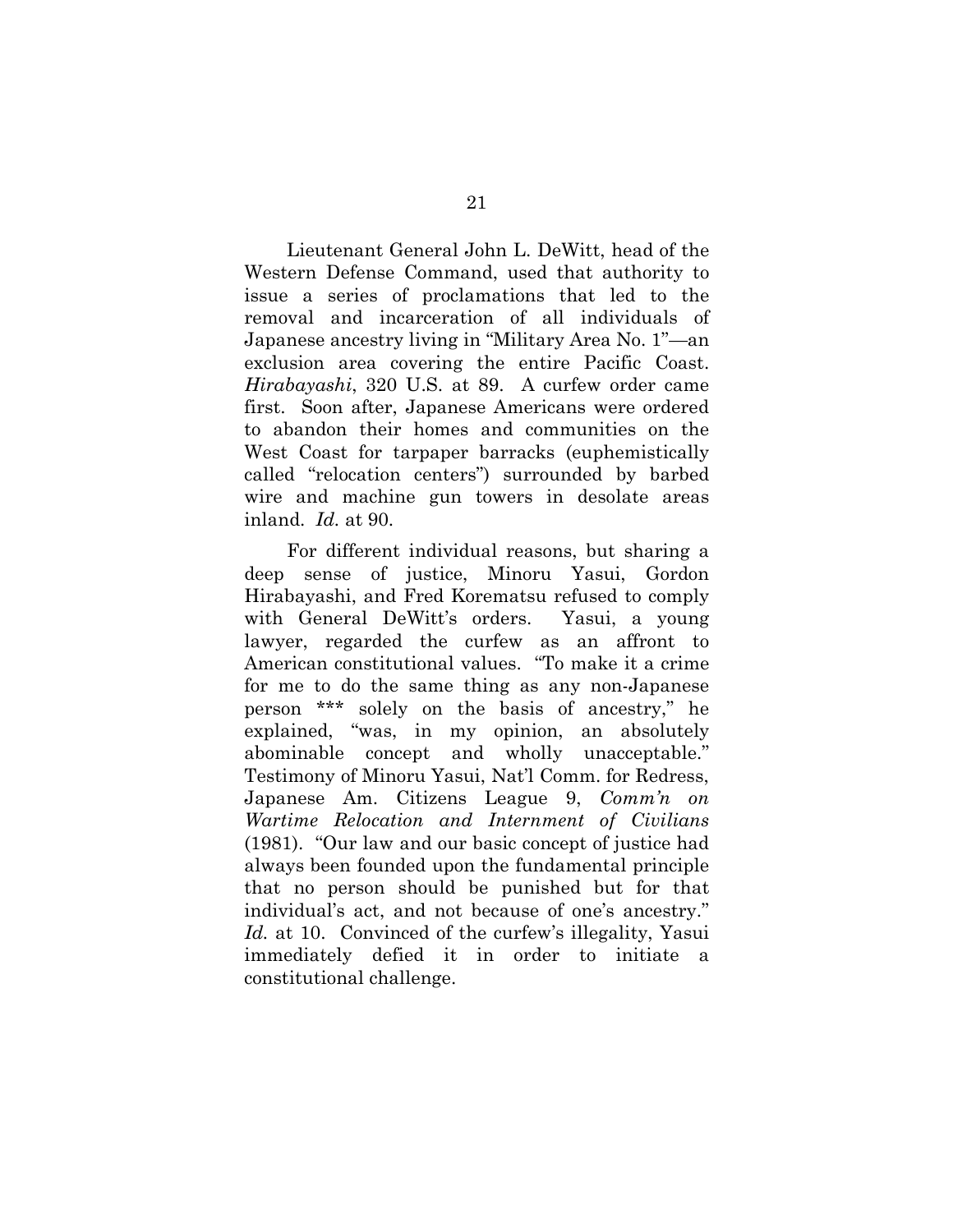Hirabayashi, a student at the University of Washington, also defied the orders so that he could challenge their constitutionality, saying that he "considered it [his] duty to maintain the democratic standards for which this nation lives." PETER IRONS, JUSTICE AT WAR: THE STORY OF THE JAPANESE AMERICAN INTERNMENT CASES 88 (1984). Korematsu, a welder living in Oakland, CA, refused to obey the removal orders so that he could remain with his fiancée who was not subject to removal because she was not Japanese American. The last of the three to face arrest and prosecution, Korematsu "shared with Yasui and Hirabayashi an equal devotion to constitutional principle" and believed that the statute under which he was convicted was wrong. *Id.* at 98.

**2.** The constitutional challenges Yasui, Hirabayashi, and Korematsu made to the military orders soon made their way to this Court. But far from fulfilling its essential role in the constitutional structure that entrusts the Judiciary with the protection of fundamental rights, the Court set upon a path of judicial abdication that today serves as a cautionary tale.

In Hirabayashi's case, the Court elected to consider only his conviction for violating the curfew order, leaving unanswered his challenge to his conviction for failing to report to a Civil Control Station—a precursor to removal from his home in Seattle. *Hirabayashi*, 320 U.S. at 85. Harkening back to *The Chinese Exclusion Case*, the Court repeated the government's claim that "social, economic and political conditions" "intensified the[] solidarity" of Japanese Americans and "prevented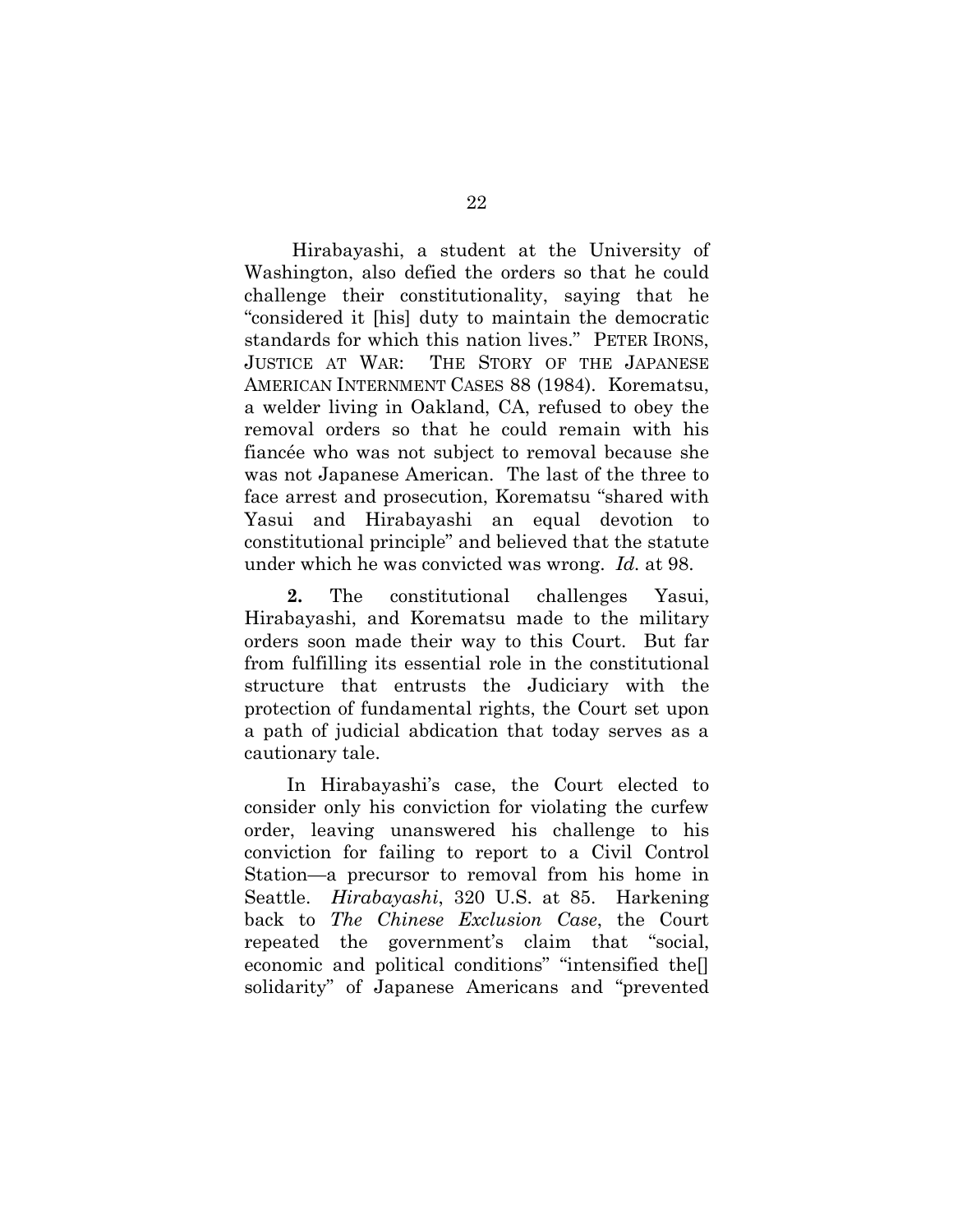their assimilation as an integral part of the white population." *Id.* at 96. Betraying no skepticism of these premises, the Court found that, in view of these and other attributes of the "isolation" of Japanese Americans and their "relatively little social intercourse \*\*\* [with] the white population," "Congress and the Executive could reasonably have concluded that these conditions \*\*\* encouraged the continued attachment of members of this group to Japan and Japanese institutions." *Id.* at 98. "Whatever views we may entertain regarding the loyalty to this country of the citizens of Japanese ancestry," the Court continued, "we cannot reject as unfounded the judgment of the military authorities and of Congress that there were disloyal members of that population, whose number and strength could not be precisely and quickly ascertained." *Id.* at 99.

Having upheld the curfew in *Hirabayashi*, the Court issued only a short opinion remanding Yasui's case to the Ninth Circuit. *Yasui*, 320 U.S. at 115. Because the district court had imposed a sentence based on its determination that Yasui had renounced his American citizenship, and the government did not defend that finding, the Court remanded the matter for resentencing. *Id.* at 117. The Court thereby avoided addressing the lower court's conclusion, supported by extensive analysis, that the military orders were unconstitutional as applied to citizens. *See United States v. Yasui*, 48 F. Supp. 40, 44-54 (D. Or. 1942).

<span id="page-28-0"></span>The Court's third opportunity to confront the mass removal and incarceration program came a year-and-a-half later, in Korematsu's case. The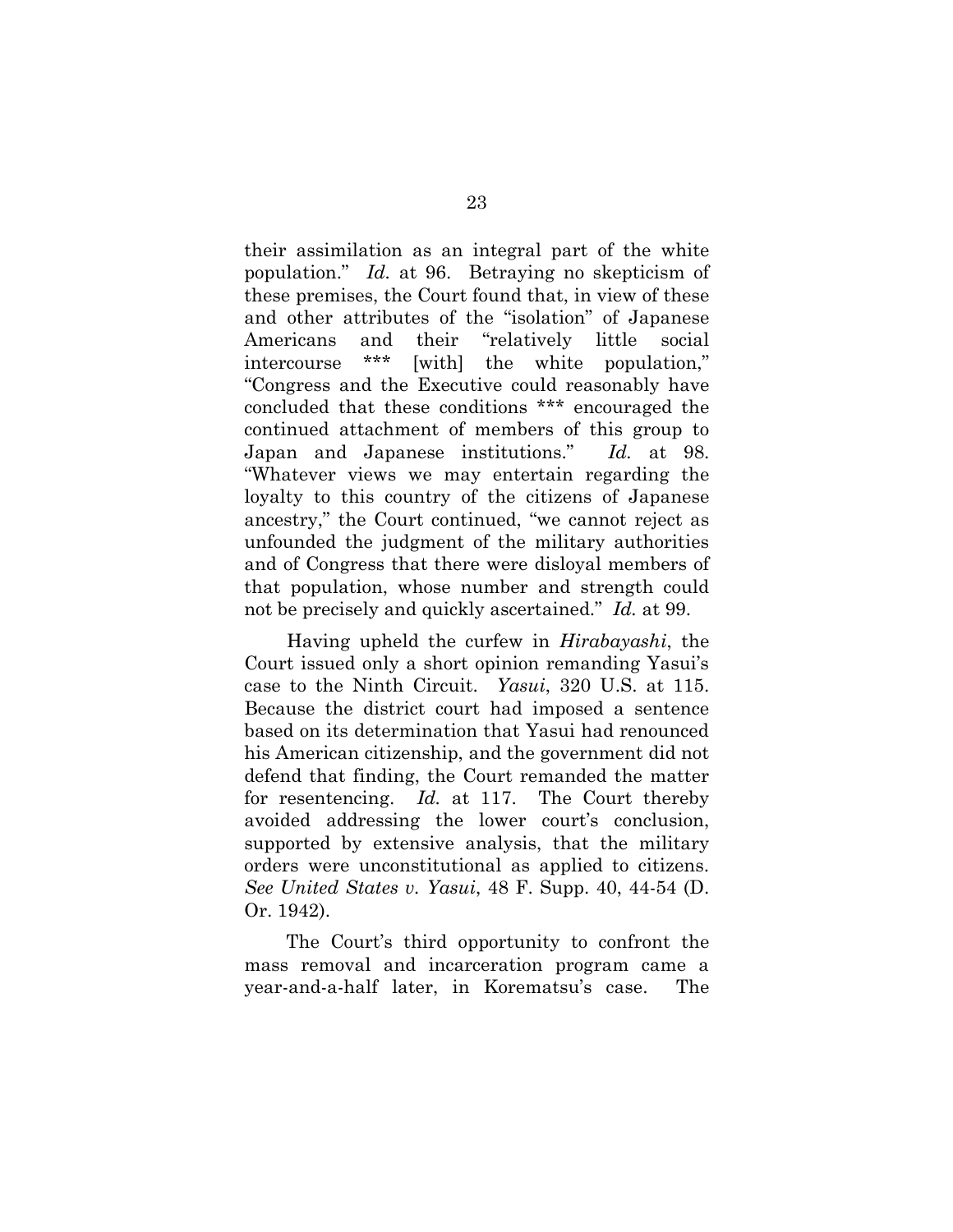Court again narrowed the issues before it, rejecting Korematsu's argument that the removal order could not be extricated from the incarceration he would inevitably face if he complied with that order. 323 U.S. at 216. Then, despite affirming that racial distinctions are "immediately suspect" and "must [be] subject \*\*\* to the most rigid scrutiny," *id.*, the Court denied, without probing examination, that the military orders were driven by racial hostility. The Court reiterated its conclusion from *Hirabayashi* that it would not substitute its judgment for that of the military authorities. There was evidence of disloyalty on the part of some," the Court reasoned, and "the military authorities considered that the need for action was great, and time was short. We cannot—by availing ourselves of the calm perspective of hindsight—now say that at that time these actions were unjustified." *Id.* at 223-224.

When the Court decided *Korematsu*, however, three members rejected the government's arguments. In vigorous dissents, Justices Murphy and Jackson sharply questioned the validity of the military justification the government advanced. Although acknowledging that the discretion of those entrusted with national security matters "must, as a matter of \*\*\* common sense, be wide," Justice Murphy declared that "it is essential that there be definite limits to military discretion" and that individuals not be "left impoverished of their constitutional rights on a plea of military necessity that has neither substance nor support." 323 U.S. at 234. In his view, the exclusion order "clearly d[id] not meet th[is] test" as it relied "for its reasonableness upon the *assumption* that all persons of Japanese ancestry may have a dangerous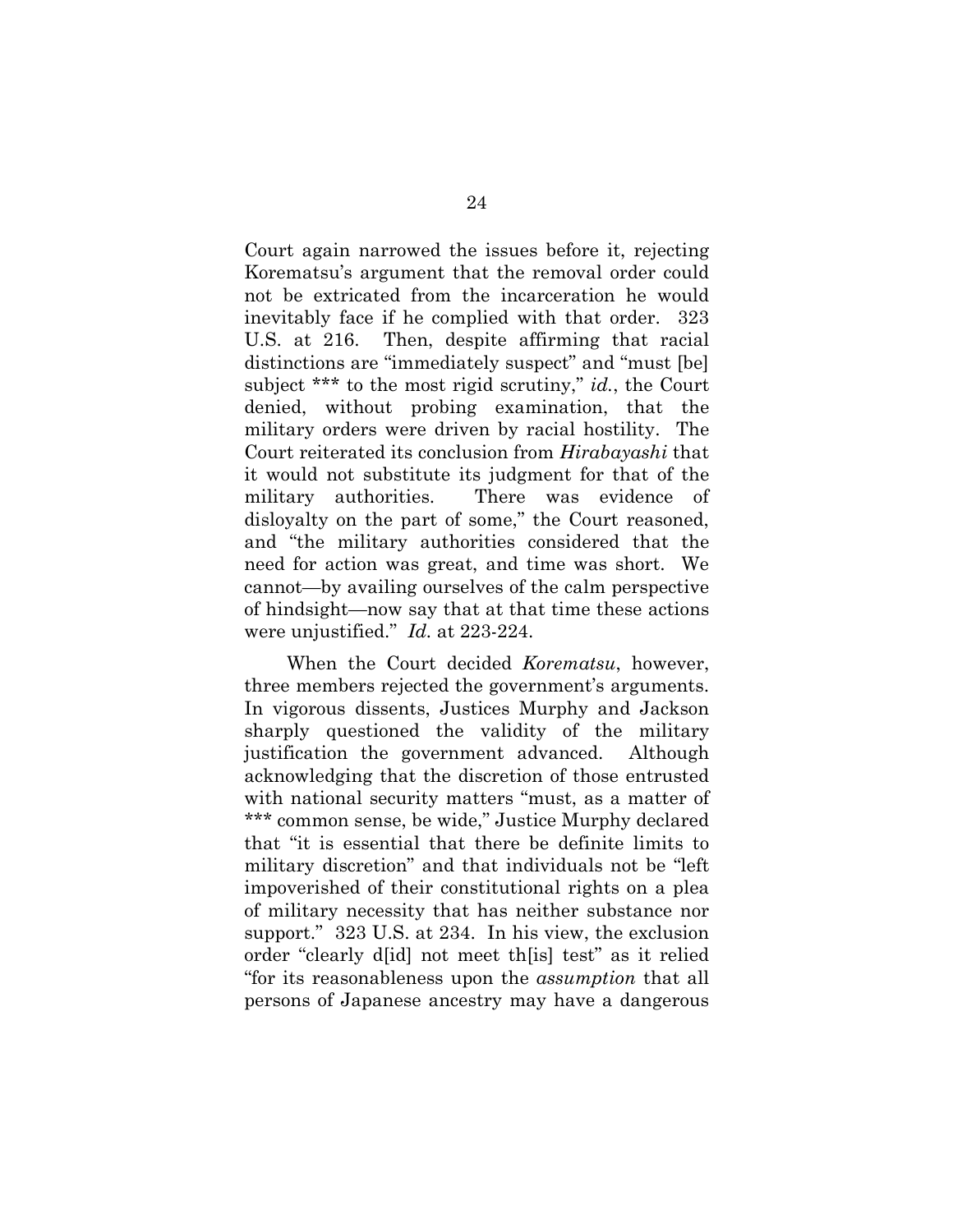tendency to commit sabotage and espionage." *Id.* at 234-235 (emphasis added). In fact, as Justice Murphy noted, intelligence investigations found no evidence of Japanese American sabotage or espionage. *Id.* at 241. And even if "there were some disloyal persons of Japanese descent on the Pacific Coast," Justice Murphy reasoned, "to infer that examples of individual disloyalty prove group disloyalty and justify discriminatory action against the entire group" is nothing more than "th[e] legalization of racism." *Id.* at 240-241, 242.

Justice Jackson was equally skeptical of the factual basis for the government's claim that General DeWitt's orders were justified. "How does the Court know that these orders have a reasonable basis in necessity?" 323 U.S. at 245. Pointing out that "[n]o evidence whatever on that subject ha[d] been taken by this or any other court" and that General DeWitt's "Final Report" on which the government relied was the subject of "sharp controversy as to [its] credibility," Justice Jackson observed that the Court had "no real evidence before it." *Id.* Accordingly, the Court "ha[d] no choice but to accept General DeWitt's own unsworn, self-serving statement, untested by any cross-examination, that what he did was reasonable." *Id.* 

Justice Jackson saw grave dangers in the Court's opinion. While an unconstitutional military order is short lived, he observed, "once a judicial opinion rationalizes such an order to show that it conforms to the Constitution, or rather rationalizes the Constitution to show that the Constitution sanctions such an order, the Court for all time has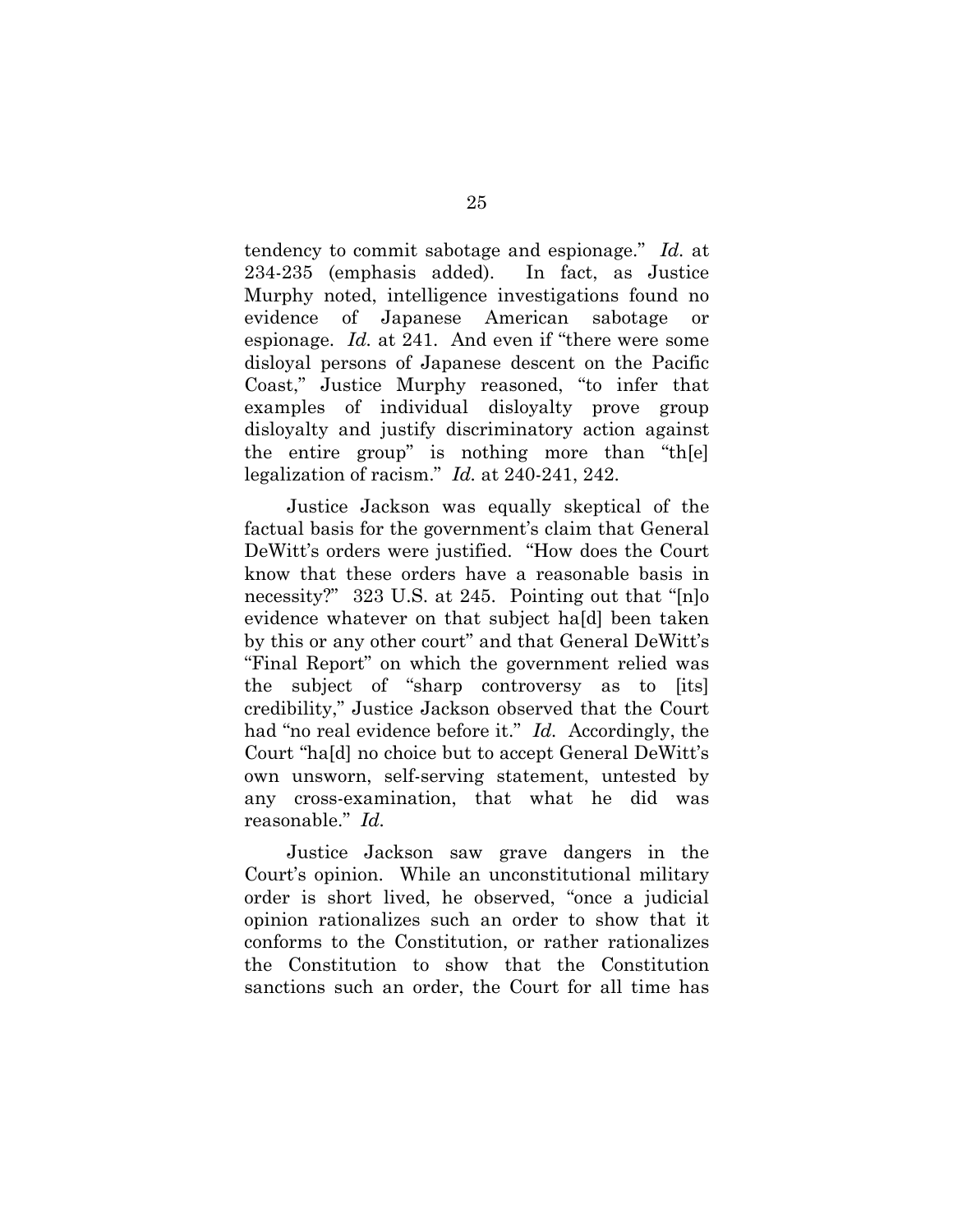validated the principle of racial discrimination in criminal procedure and of transplanting American citizens." 323 U.S. at 246. With that, Justice Jackson issued a prophetic warning: By "validat[ing] the principle of racial discrimination in criminal procedure and of transplanting American citizens," the Court had created "a loaded weapon ready for the hand of any authority that can bring forward a plausible claim of an urgent need." *Id.*[2](#page-31-1)

**3.** The dissenters' fears proved to be wellfounded. Decades after this Court's decisions in *Hirabayashi*, *Yasui*, and *Korematsu*, newly discovered government records revealed not only that intelligence reports and data contradicted the claim that the mass removal and incarceration program was justified by military necessity, but also that the

<span id="page-31-1"></span><span id="page-31-0"></span> <sup>2</sup> Justice Jackson's usage of *Korematsu* and *Hirabayashi* as precedent in *Harisiades* (*see* p. 16, *supra*), on which the government relies (Gov't Br. 23), brought this warning to life. In *Harisiades*, a noncitizen claimed that due process protected his liberties in the same way it does the rights of citizens. But *Korematsu* and *Hirabayashi*, Justice Jackson wrote, show that even citizens are unprotected from far-reaching government claims of national security. *Harisiades*, 342 U.S. at 591 & n.17 ("When citizens raised the Constitution as a shield against expulsion from their homes and places of business, the Court refused to find hardship a cause for judicial intervention."). Constrained by *stare decisis*, Justice Jackson applied *Korematsu* as standing precedent to reject Harisiades' constitutional claim. That application to the specific facts in *Harisiades* extended *Korematsu'*s principle of extreme deference to "new purposes" precisely the danger Justice Jackson predicted in his "loaded weapon" warning. 323 U.S. at 246.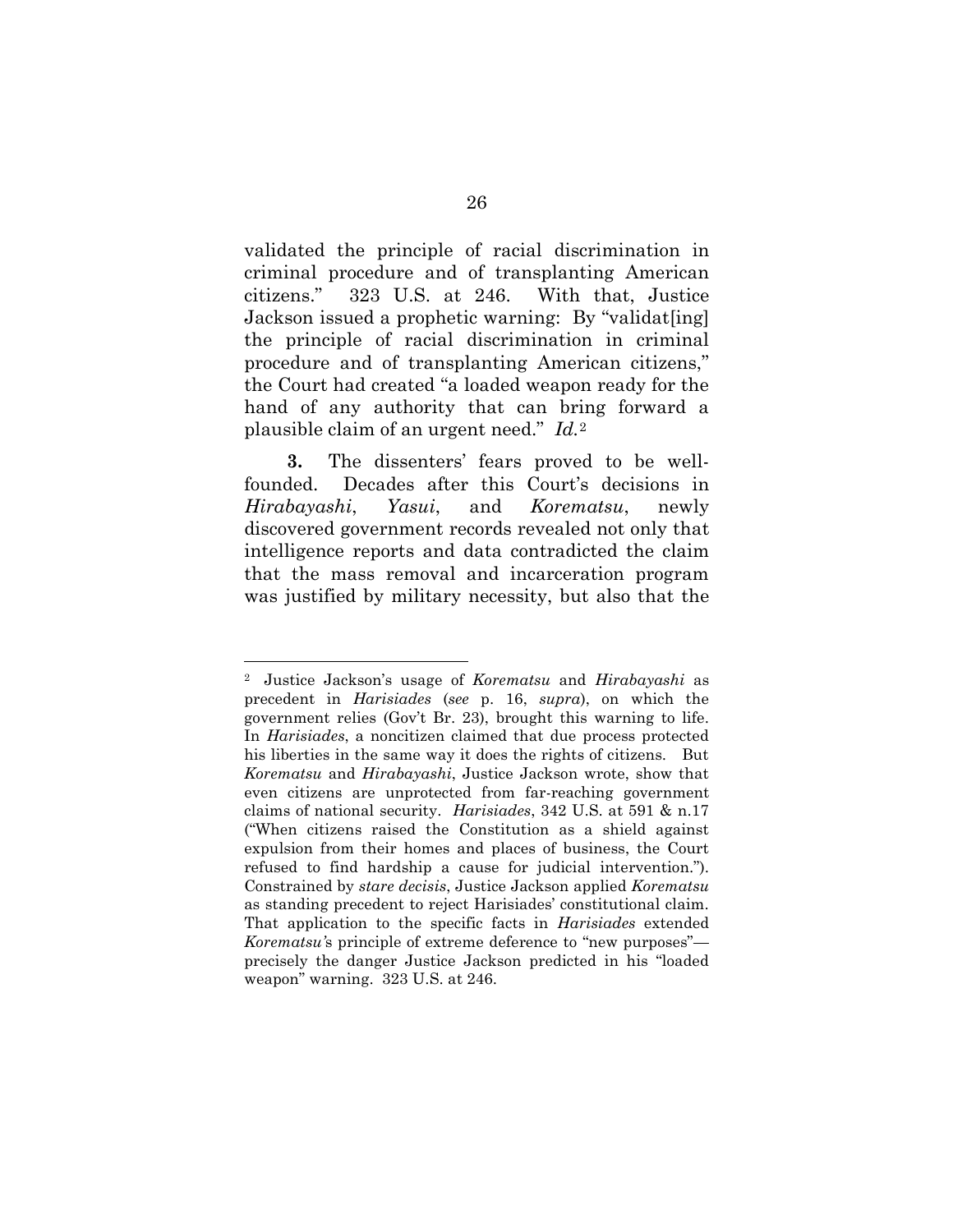government knew as much when it convinced the Court to affirm the defendants' convictions.[3](#page-32-1)

<span id="page-32-0"></span>In 1983, armed with those newly discovered records, Yasui, Hirabayashi, and Korematsu filed *coram nobis* petitions seeking to vacate their convictions. As the court found in the *Hirabayashi*  case, government records showed that General DeWitt's Final Report had been materially altered in order to fabricate an acceptable factual justification for the mass removal and incarceration program. *Hirabayashi v. United States*, 627 F. Supp. 1445, 1456-1457 (W.D. Wash. 1986). Although the version of the report presented to this Court stated that it was impossible to identify potentially disloyal Japanese Americans in the time available, a prior printed version—submitted to the War Department while the government's briefs in *Hirabayashi* and *Yasui* were being finalized—made clear that the decision to issue the challenged orders had nothing to do with urgency. Rather, General Dewitt's decision turned on his view that Japanese Americans were inherently disloyal on account of their "ties of race, intense feeling of filial piety and \*\*\* strong bonds of common tradition, culture and customs." *Id.* at 1449. "It was not that there was insufficient time in which to make such a determination" the original report stated; "a positive determination could not be made [because] an exact separation of the 'sheep and the goats' was unfeasible." *Id.* (quoting Lieutenant

<span id="page-32-1"></span> <sup>3</sup> Those records are discussed at length in *Justice at War: The Story of the Japanese American Internment Cases* by Peter Irons, who, along with Aiko Herzig-Yoshinaga, unearthed them.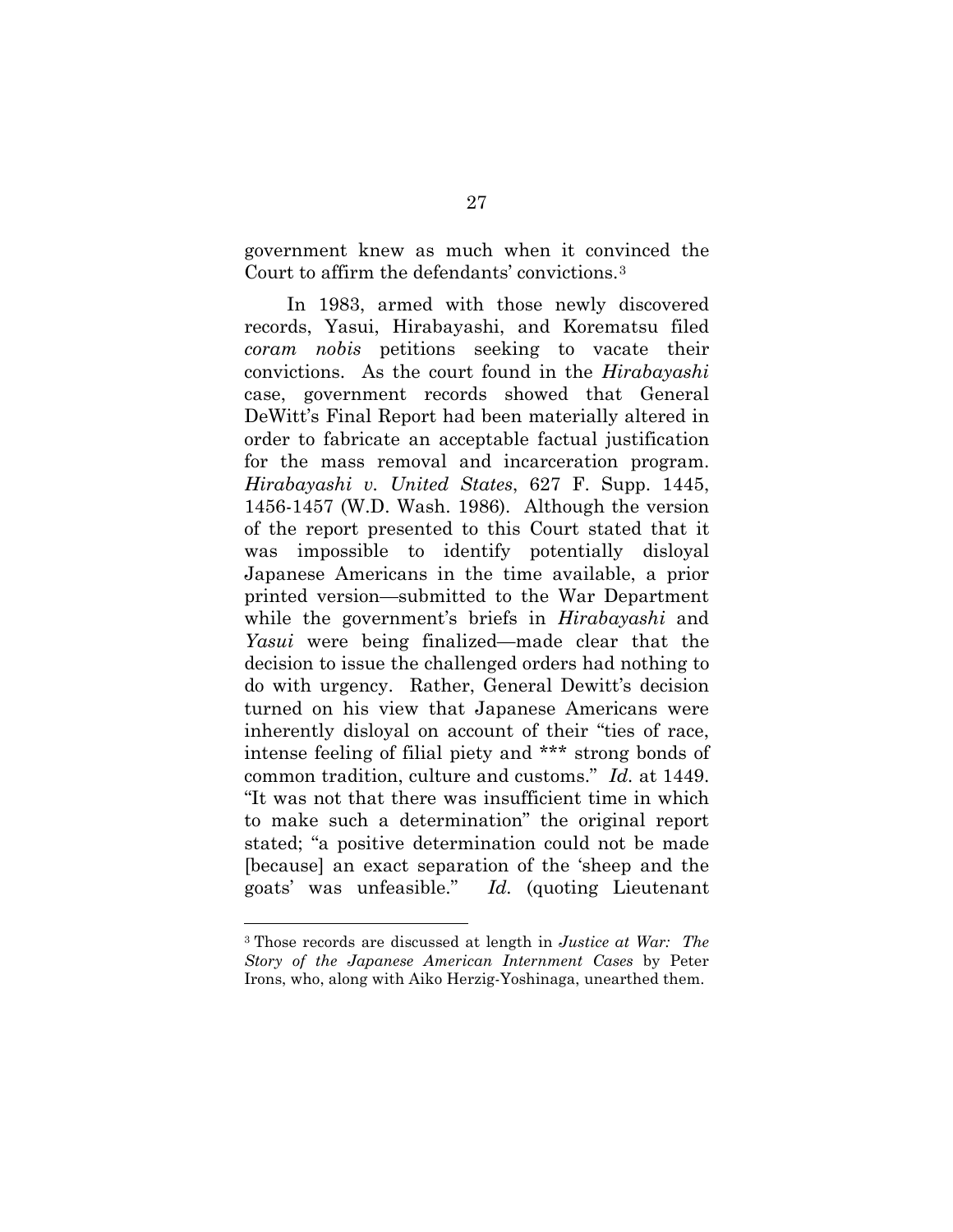### <span id="page-33-1"></span>General John L. DeWitt, *Final Report: Japanese Evacuation from the West Coast* ch. 2 (1942)).

<span id="page-33-0"></span>Beyond exposing the racist underpinnings of General DeWitt's orders (as well as the pretextual nature of the claim of urgency), the *coram nobis* cases revealed that the government had information rebutting the assertion in the DeWitt Report that Japanese Americans were involved in sabotage and espionage. *Hirabayashi v. United States*, 828 F.2d 591, 601 (9th Cir. 1987). The Office of Naval Intelligence ("ONI"), which the President charged with monitoring West Coast Japanese American communities, had determined in its official report that Japanese Americans were overwhelmingly loyal and posed no security risk. ONI thus recommended handling any potential disloyalty on an individual, not group, basis. ONI found, contrary to the government's representation to this Court, that mass incarceration was unnecessary, as "individual determinations *could* be made expeditiously." *Id.* at 602 n.11 (emphasis added); *see also* IRONS, *supra*, at 203. In addition, reports from the Federal Bureau of Investigation ("FBI") and Federal Communications Commission ("FCC") directly refuted claims in the DeWitt Report that Japanese Americans were engaged in shore-to-ship signaling, intimating Japanese American espionage. *Korematsu*, 584 F. Supp. at 1417. Indeed, FBI Director Hoover wrote to Attorney General Biddle shortly before President Roosevelt issued Executive Order 9066 that the push for mass racial handling was based on politics rather than facts. Memorandum from J. Edgar Hoover, Dir. FBI to Francis Biddle, Att'y Gen. (Feb. 2, 1942).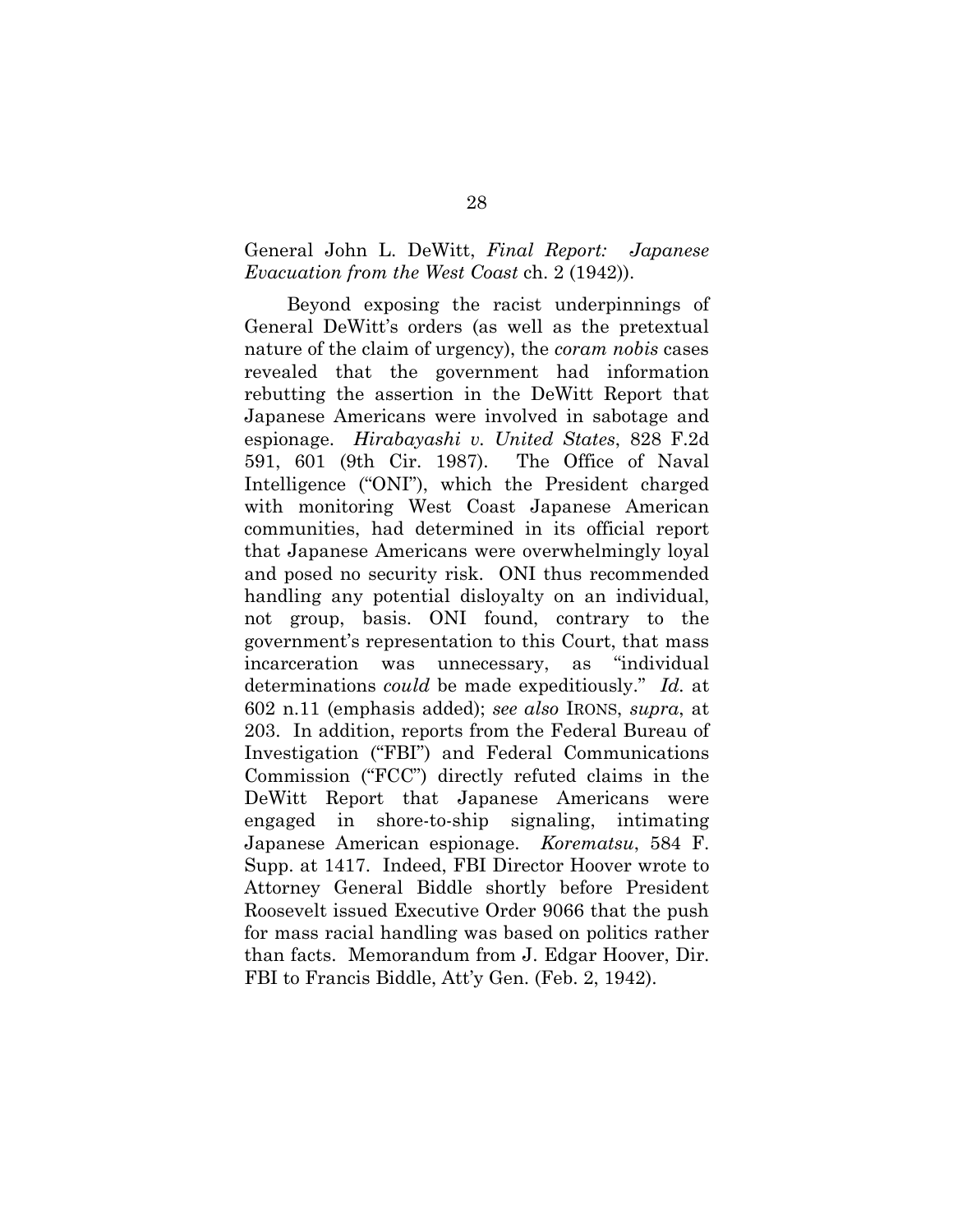Department of Justice attorney John Burling, co-author of the government's brief, sought to alert the Court of the FBI and FCC intelligence that directly refuted the DeWitt Report. Burling included in his brief a crucial footnote that read: "The recital [in General DeWitt's report] of the circumstances justifying the evacuation as a matter of military necessity \*\*\* is in several respects, particularly with reference to the use of illegal radio transmitters and to shore-to-ship signaling by persons of Japanese ancestry, in conflict with information in the possession of the Department of Justice." *Korematsu*, 584 F. Supp. at 1417 (emphasis and citation omitted). But high-level Justice Department lawyers stopped the brief's printing. Despite Burling's vociferous protest about the DeWitt Report's "intentional falsehoods," the footnote was diluted to near incoherence, even implying the opposite of Burling's intended message. As revised, the footnote stated:

[The DeWitt Report] is relied on in this brief for statistics and other details concerning the actual evacuation and the events that took place subsequent thereto. We have specifically recited in this brief the facts relating to the justification for the evacuation, of which we ask the Court to take judicial notice, and we rely upon the *Final Report* only to the extent that it relates to such facts.

Gov't Br. 11 n.2, *Korematsu v. United States*, No. 22 (U.S. Oct. 5, 1944). Notwithstanding an earlier warning from Justice Department lawyer Edward Ennis that failing to alert the Court to the contrary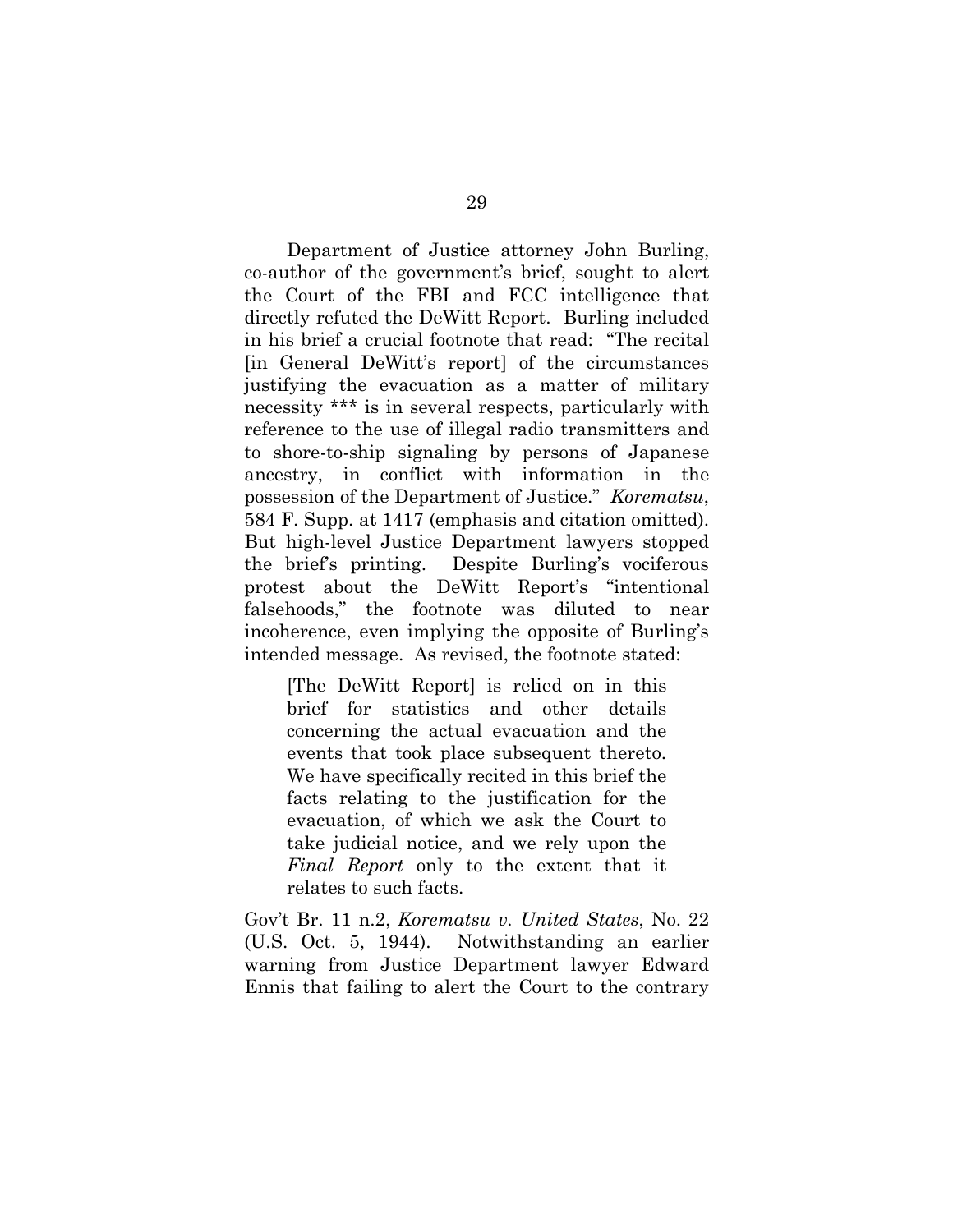<span id="page-35-0"></span>intelligence in DOJ's possession "might approximate the suppression of evidence," *Hirabayashi*, 828 F.2d at 602 n.11 (citation omitted), the Justice Department concealed from the Court this crucial evidence on military necessity.

In light of the evidence presented, the courts hearing Fred Korematsu and Gordon Hirabayashi's *coram nobis* cases concluded that the government's misconduct had effected "a manifest injustice" and that the mass removal and incarceration program had been validated based on unfounded charges of treason. *Korematsu*, 584 F. Supp. at 1417; *Hirabayashi*, 627 F. Supp. at 1447. [4](#page-35-2) In granting Korematsu's *coram nobis* petition, Judge Patel articulated the modern significance of the wartime cases:

<span id="page-35-1"></span>*Korematsu* \*\*\* stands as a constant caution that in times of war or declared military necessity our institutions must be vigilant in protecting constitutional guarantees. It stands as a caution that in times of distress the shield of military necessity and national security must not be used to protect governmental actions from close scrutiny and accountability. It stands as a caution that in times of international hostility and antagonisms our institutions,

<span id="page-35-2"></span> <sup>4</sup> In Minoru Yasui's *coram nobis* case, the court acceded to the government's request to vacate his conviction and dismiss his petition for relief without making any determinations regarding government misconduct—and without acknowledging the injustice he suffered.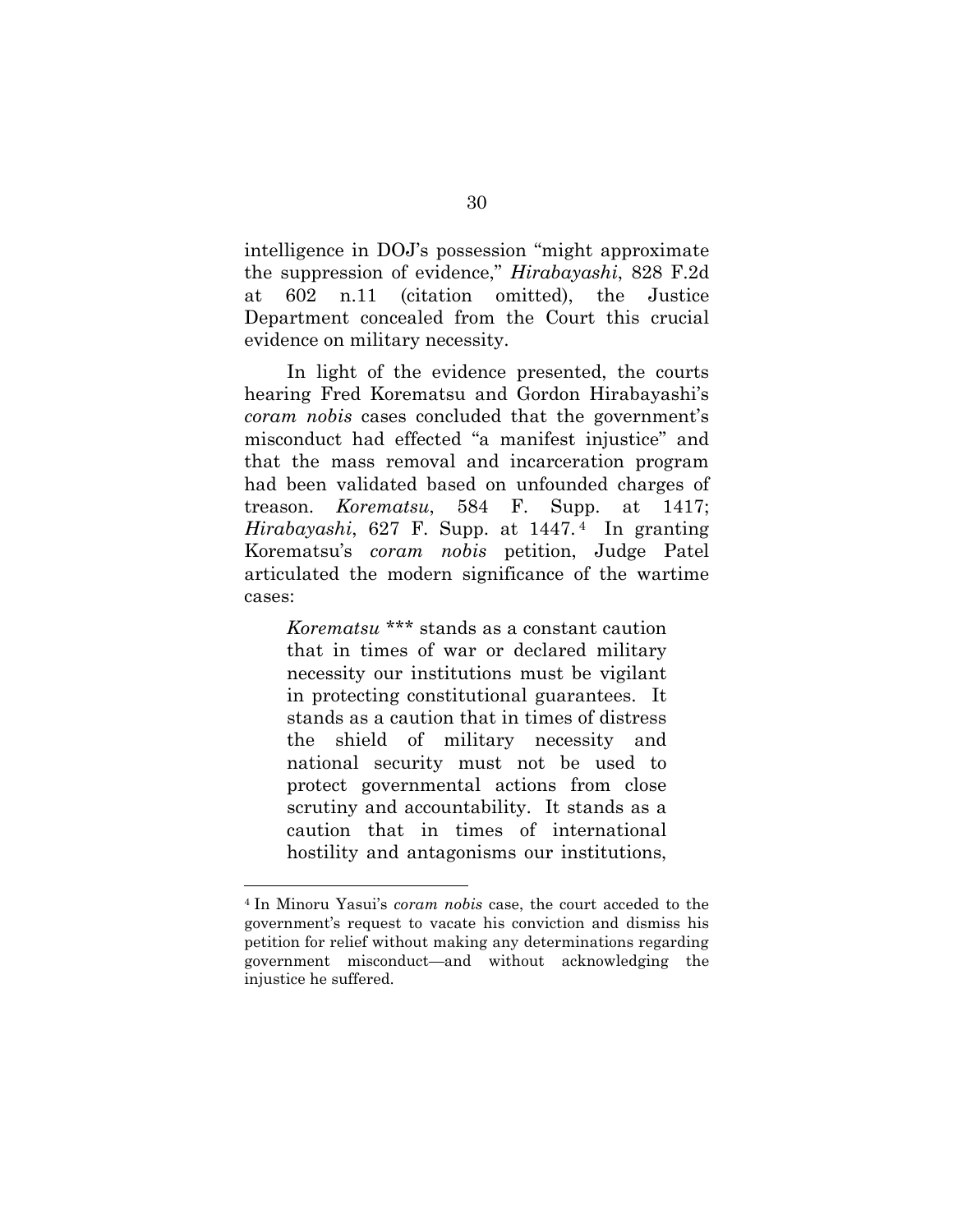legislative, executive and judicial, must be prepared to exercise their authority to protect all citizens from the petty fears and prejudices that are so easily aroused.

#### *Korematsu*, 584 F. Supp. at 1420.

In vacating Korematsu, Yasui, and Hirabayashi's convictions, the *coram nobis* courts joined other institutions of government in recognizing the wrongs committed against Japanese Americans during World War II. In 1976, on behalf of the Executive Branch, President Ford officially rescinded Executive Order 9066, explaining that "[w]e now know what we should have known then—not only was \*\*\* evacuation wrong, but Japanese-Americans were and are loyal Americans." Presidential Proclamation 4417, "An American Promise," 41 Fed. Reg. 7714 (Feb. 19, 1976)*.* The Executive Branch also recognized the contributions of the three men who challenged the military orders. Each one received the Presidential Medal of Freedom, the nation's highest civilian honor: Fred Korematsu in 1998, Gordon Hirabayashi in 2012, and Minoru Yasui in 2015.

<span id="page-36-1"></span><span id="page-36-0"></span>In 1983, after extensive hearings and research, the congressionally-authorized Commission on Wartime Relocation and Internment of Civilians (CWRIC) issued a report concluding that it was not "military necessity" that underpinned the program of removal and incarceration, but rather "race prejudice, war hysteria and a failure of political leadership." REPORT OF CWRIC, PERSONAL JUSTICE DENIED 459 (The Civil Liberties Public Education Fund & University of Washington Press, 1997). Five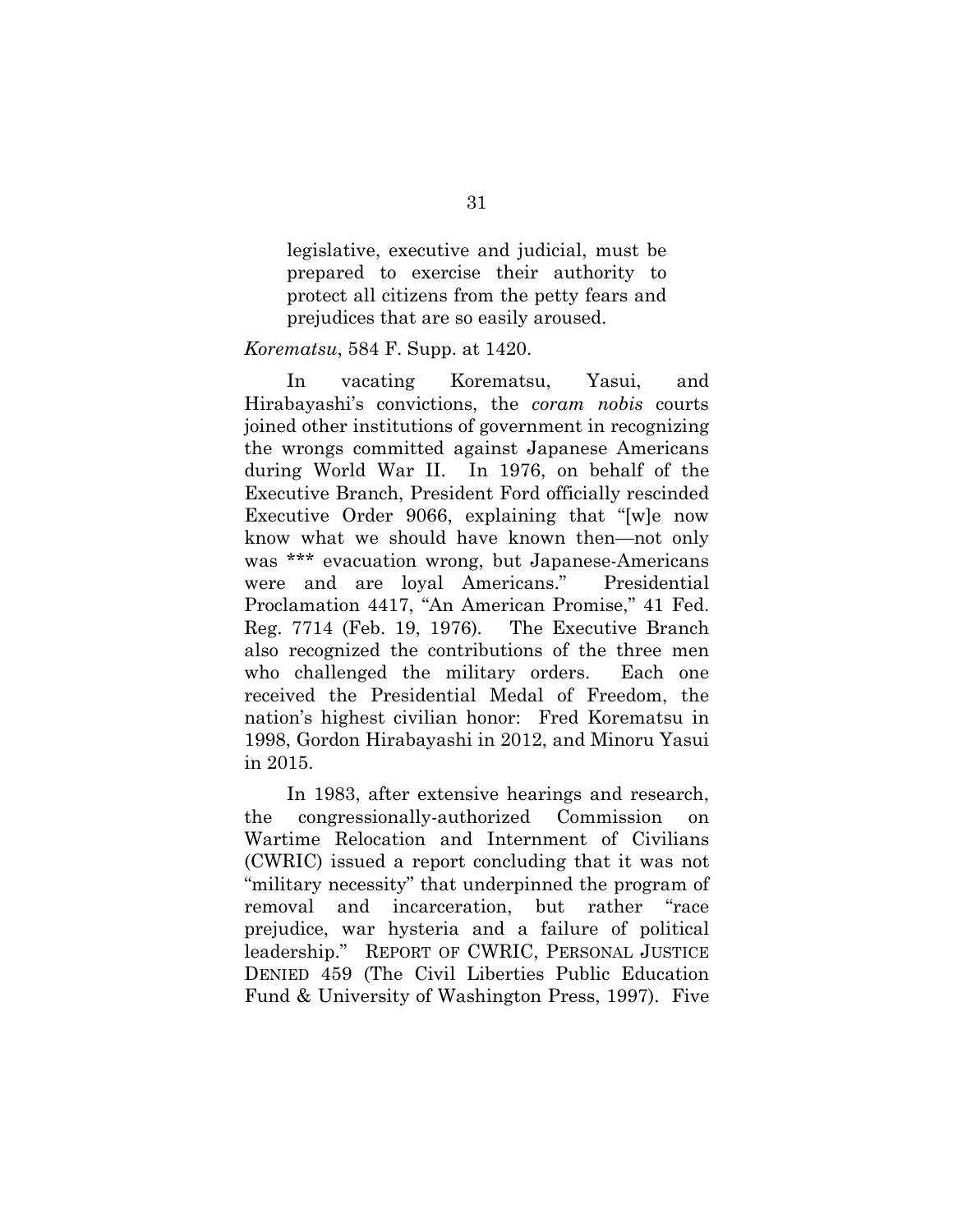years later, Congress passed (and President Reagan signed) the Civil Liberties Act of 1988, which, on the CWRIC's recommendations, acknowledged the injustice of the removal and incarceration program, issued an official apology, and conferred symbolic reparations to the survivors of the incarceration centers.

Most recently, in 2011, the Acting Solicitor General confirmed what the *coram nobis* cases had established decades earlier: this Court's decisions in the wartime cases were predicated on lies. "By the time the cases of Gordon Hirabayashi and Fred Korematsu reached the Supreme Court, [DOJ] had learned of a key intelligence report that undermined the rationale behind the internment. \*\*\* But the Solicitor General did not inform the Court of the report despite warnings \*\*\* that failing to alert the Court 'might approximate the suppression of evidence.' Instead, he argued that it was impossible to segregate loyal Japanese Americans from disloyal ones." *Confession of Error*, *supra*.

\* \* \*

During World War II, this Court's refusal to probe the government's claim that military necessity justified the mass removal and incarceration of Japanese Americans made it unwittingly complicit in the government's deception. The Court's blank-check treatment of the Executive Branch's wartime policies—underscored by its repeated refusal to confront the most grievous aspects of those policies or to acknowledge their racist underpinnings—allowed the wrongs inflicted on Japanese Americans to continue unabated for years, and allowed the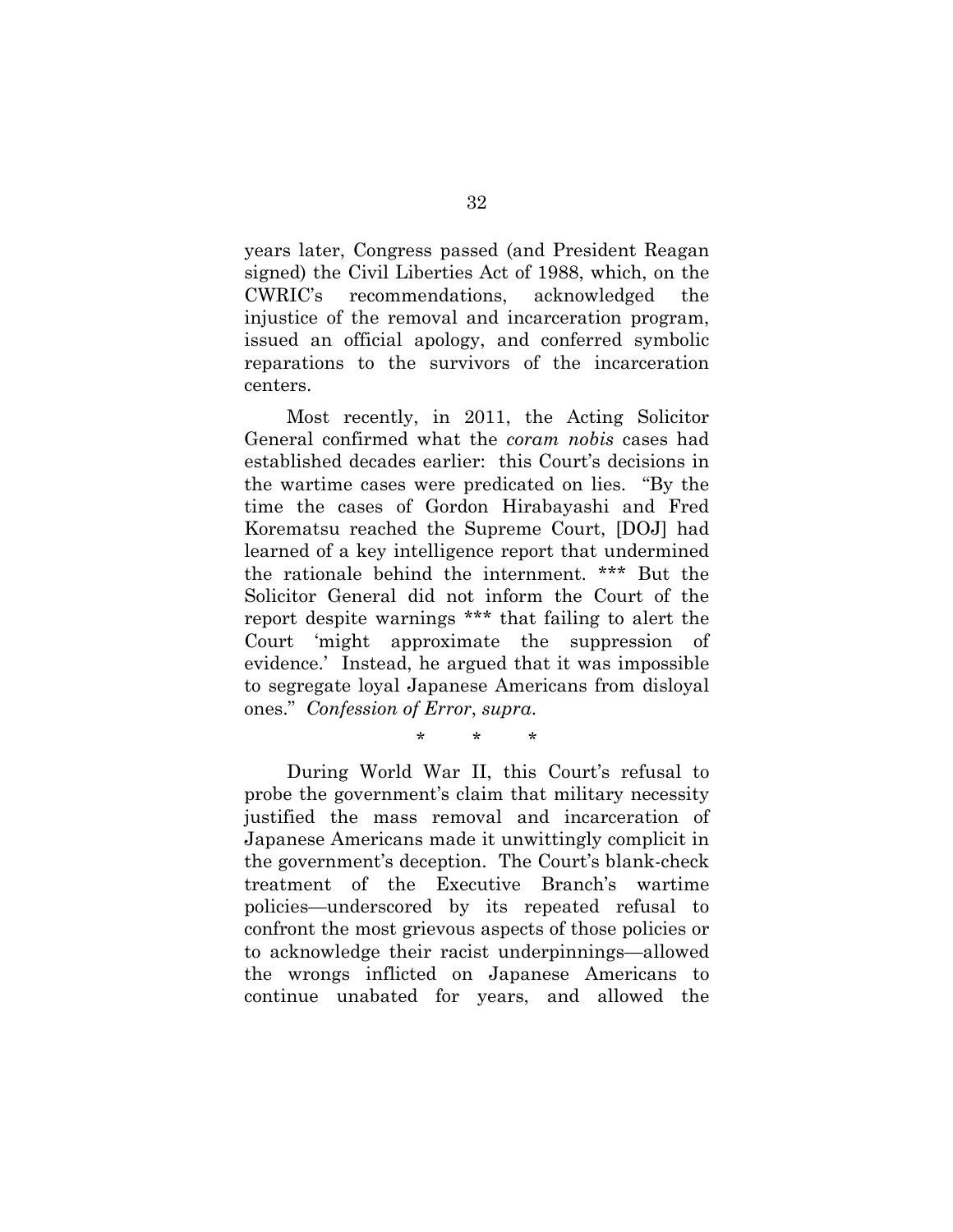government to avoid accountability for its egregious misconduct for decades.

*Hirabayashi*, *Yasui*, and *Korematsu* are powerful reminders not only of the need for constant vigilance in protecting our fundamental values, but also of the essential role of the courts as a check on abuses of government power, especially during times of national and international stress. Rather than repeat the failures of the past, this Court should repudiate them and affirm the greater legacy of those cases: Blind deference to the Executive Branch, even in areas in which decision-makers must wield wide discretion, is incompatible with the protection of fundamental freedoms. Meaningful judicial review is an essential element of a healthy democracy.

Consistent with those principles, this Court should reject the government's invitation to abdicate its critical role in our constitutional system, subject Executive Order 13780 to searching judicial scrutiny, and stand—as Gordon Hirabayashi, Minoru Yasui, and Fred Korematsu did—as a bulwark against governmental action that undermines core constitutional values.